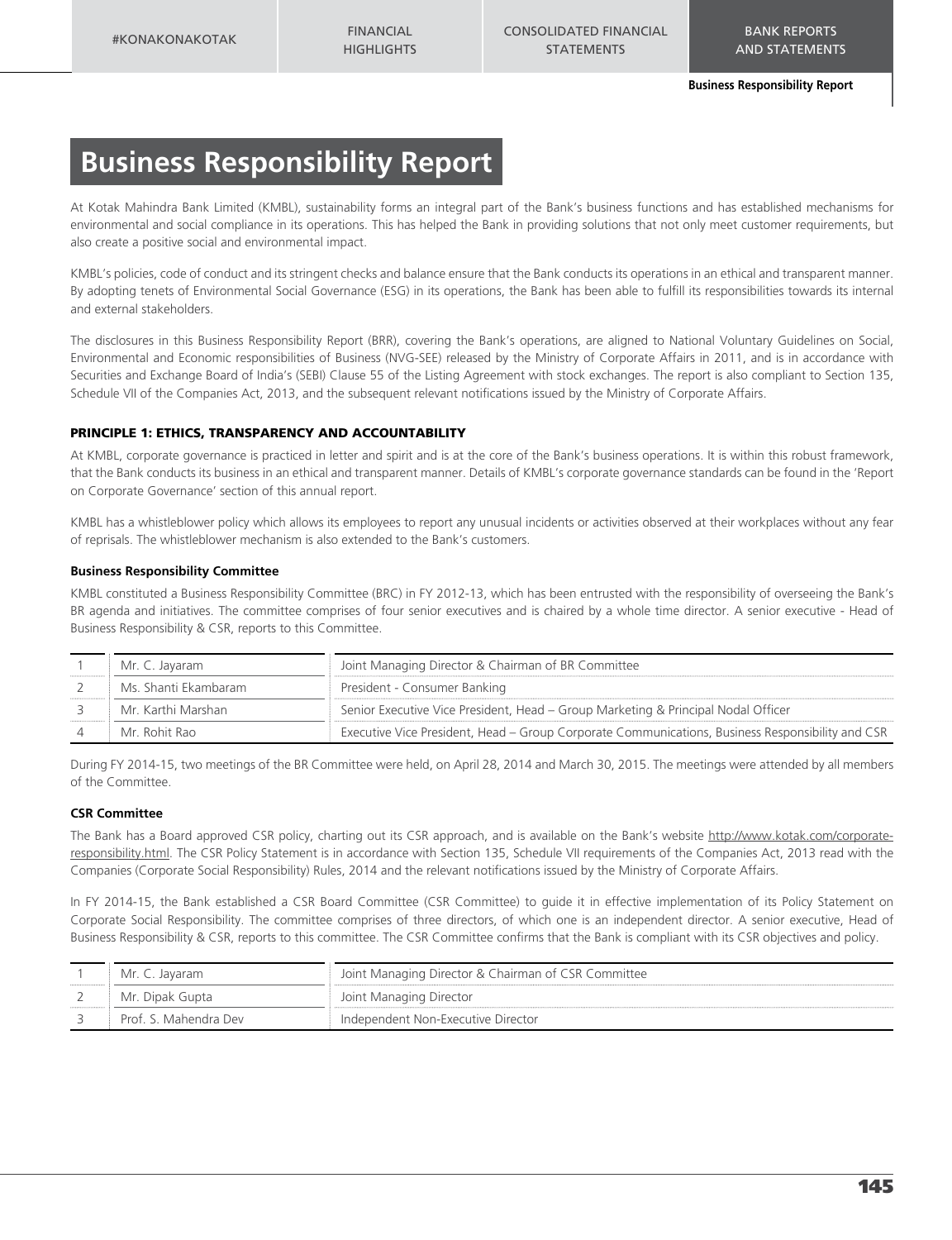

The Bank's CSR Committee held three meetings in FY 2014-15, and the director's attendance is as follows:

|                                                 | April 29, 2014 | September 4, 2015 | March 13, 2015 |
|-------------------------------------------------|----------------|-------------------|----------------|
| Mr. C Jayaram Jt-MD & Chairman of CSR Committee | Present        | Present           | Present        |
| Mr. Dipak Gupta, Jt-MD                          | Present        | Present           | Present        |
| Prof S. Mahendra Dev. Independent Director      | Ahsent         | Present           | Present        |

# **Policy Framework**

The Bank has a robust policy framework which is led by its code of ethics and values.

- **Code of Conduct:** In order to ensure compliance and promote good banking practices, KMBL has in place mechanisms supported by policies that help delineate and echo the Bank's stance towards upholding principles such as honesty, integrity and transparency within the workplace.
- **Ethical Conduct:** KMBL believes in acting with professionalism, utmost care, skill, diligence and conducting its business in a fair and transparent manner by upholding moral and ethical standards.
- **Fair Practice Code:** KMBL's fair policy code believes in making its products available without discrimination on the basis of caste, race, colour, religion, sex, etc.

The Bank focuses on ensuring that new joinees are aware of KMBL's orientation towards transparency, integrity and their role in living up to ethical standards. The Bank has a dedicated session in their induction programs (classroom and online) on "Being a Compliant Employee".

| SI.<br>No.     | <b>Business Responsibility</b><br><b>Principles</b> | <b>Relevant Policies</b>                                                                                                                                                                                                                                                                                                                                                                                                                                                                                                                                  |
|----------------|-----------------------------------------------------|-----------------------------------------------------------------------------------------------------------------------------------------------------------------------------------------------------------------------------------------------------------------------------------------------------------------------------------------------------------------------------------------------------------------------------------------------------------------------------------------------------------------------------------------------------------|
|                | Ethics, Transparency and<br>Accountability          | Code of Conduct (Directors, Employees; Direct selling agents); Ethical Conduct Policy; Vigilance Policy;<br>Whistleblower Policy; Code for Banking Practice; Compliance Policy; Internal Audit Policy; Fraud Risk<br>Management Policy; Operational Risk Management Policy; Stress Testing Framework Policy; Group<br>Enterprise Risk Management Policy; Disclosure Policy, Protected Disclosure Scheme; Policy Statement on<br>Business Responsibility; Intellectual Property Rights Policy; Know Your Customer Policy & Anti Money<br>Laundering Policy |
| $\overline{2}$ | Products Life Cycle<br>Sustainability               | Financial Inclusion Plan; Social Environmental Management System Plan; Policy Statement on Business<br>Responsibility                                                                                                                                                                                                                                                                                                                                                                                                                                     |
| 3              | Employees' Well-Being                               | Recruitment and Separation Policies; Employee Benefits Policies; Leave Policy; Training Policy; Prevention of<br>Sexual Harassment Policy, Policy Statement on Human Rights and Anti-Discrimination; Policy Statement for<br>Health, Safety & Welfare at Work Place; Policy Statement for Environment; Policy Statement on Business<br>Responsibility, Part-time Working Policy                                                                                                                                                                           |
| $\overline{4}$ | Stakeholder Engagement                              | Group Corporate Responsibility Policy; Policy Statement on Business Responsibility, Group Corporate<br><b>Communications Policy</b>                                                                                                                                                                                                                                                                                                                                                                                                                       |
| 5              | Human Rights                                        | Policy Statement on Human Rights and Anti-Discrimination; Policy Statement on Business Responsibility                                                                                                                                                                                                                                                                                                                                                                                                                                                     |
| 6              | Environment                                         | Policy Statement for Health, Safety & Welfare at Work Place; Policy Statement for Environment; Policy<br>Statement on Business Responsibility                                                                                                                                                                                                                                                                                                                                                                                                             |
| 7              | Policy Advocacy                                     | Policy Statement on Public-Policy Advocacy; Policy Statement on Business Responsibility                                                                                                                                                                                                                                                                                                                                                                                                                                                                   |
| 8              | Inclusive Growth                                    | Group Corporate Responsibility Policy; Policy Statement on Corporate Social Responsibility; Policy Statement<br>on Business Responsibility                                                                                                                                                                                                                                                                                                                                                                                                                |
| 9              | Customer Value                                      | Fair Practice Code; Code for Banking Practice; Fair Practices Code for Lenders; Group Corporate<br>Communications Policy; Third Party Distribution Policy; Protected Disclosures Scheme; Disclosure Policy;<br>Grievance Redressal Policy; Customer's Compensation Policy; Waiver Policy; Policy Statement on Business<br>Responsibility; Intellectual Property Rights Policy; Information Security Management Policy (Apex)                                                                                                                              |

# PRINCIPLE 2: PRODUCTS AND SERVICES DESIGNED WITH ENVIRONMENTAL AND SOCIAL OPPORTUNITIES

# **Towards Value Creation**

Developing the right products that provide customers with viable solutions determines the success of any organisation. The Bank believes that in order to build a more sustainable future, it needs to develop products and provide services that enable a positive economic and social change. The Bank has gone the extra mile to develop solutions that not only add to customer delight, but also contribute to the economic prosperity of the marginalised and the needy.

# **Financial Inclusion**

Over the past decade the government has made remarkable strides by reaching out to the under-banked and unbanked areas by offering newer products with the help of innovative service delivery mechanisms and technology. While the earlier focus was at village level, the government has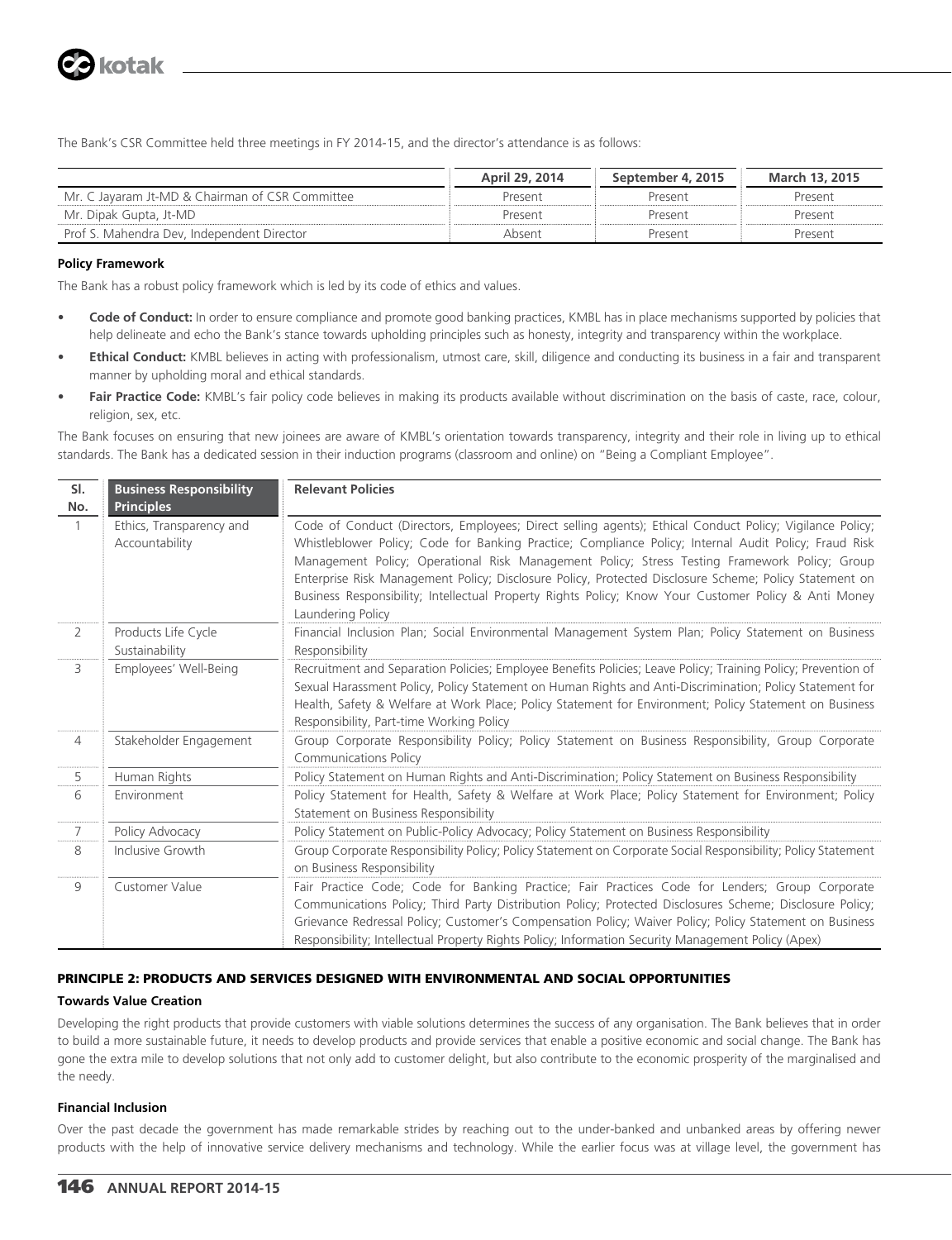# CONSOLIDATED FINANCIAL STATEMENTS

now set the agenda of opening a savings account in each household. The government has taken key initiatives like Pradhan Mantri Jan Dhan Yojana (PMJDY) - opening savings account for each household with benefits like life cover of  $\bar{x}$  30,000/-, personal accident insurance cover worth Rupees one lakh, overdraft facility of up to  $\bar{\tau}$  5,000, etc.

This initiative has encouraged KMBL to set up camps across the country to open bank accounts for this segment. The Bank has conducted camps every week where over 660 branches participated in this activity. Insta-kits containing deliverables like cheque book, RuPay card, etc. were handed over to the customers to expedite account activation. More than one lakh savings accounts were opened under PMJDY. KMBL has received a certificate of appreciation from the government for the exemplary work by its branches in Ahmedabad, Sarangpur and Maninagar.

KMBL till date has opened 4.47 lakh bank accounts using in-house resources and Business Correspondents (BC). Under the BC model, the Bank has opened over 2.34 lakh bank accounts issuing smart cards. It has covered 838 villages by providing them with basic banking services through 220 Customer Service Points (CSP) till March 2015. Under the Mahatma Gandhi National Rural Employment Guarantee Scheme (MGNREG) project in Chhattisgarh, the Bank has disbursed over ₹ 20 crore, in FY 2014-15.

The other key agendas include issuance / activation of RuPay card, issuance of pass book under the PMJDY, E-KYC for account opening, simplified KYC, interoperability of RuPay card in micro-ATMs, Aadhaar Enabled Payment System (AEPS) for withdrawal of cash based on biometric authentication from Unique Identification Authority of India (UIDAI) data base, setting up of Bank Mitras / BC, financial literacy campaigns, etc. Even the State Level Bankers Committee (SLBC) has allotted Sub Service Areas (SSAs) to banks for expediting the agenda of Financial Inclusion and rigorous followup is being done on the action taken by banks in servicing these areas basis regular reporting to



PMJDY camp organised by Kotak Mahindra Bank

SLBC. UIDAI along with NPCI has come up with E-KYC facility wherein the customer can share his Aadhaar number with the bank to facilitate faster account opening.

Further, the Bank is implementing the two schemes - Pradhan Mantri Jeevan Jyoti Bima Yojana (PMJJBY) and Pradhan Mantri Suraksha Bima Yojana (PMSBY) launched by the Hon'ble Prime Minister Shri Narendra Modi in May 2015. These schemes will further the agenda of financial independence, helping to build a universal social security system for India.

#### **Engagement with Micro Borrowers**

Over the past few years KMBL has been reaching out to the rural and urban poor through intermediation arrangements with several Micro Finance Institutions (MFI). After gaining significant experience of micro lending, the Bank took a step ahead and started developing micro loans through a BC arrangement. As part of this initiative undertaken in FY 2014-15, the Bank disbursed loans to women belonging to economically disadvantaged sections of the society in backward areas of Uttar Pradesh. These women borrowers are engaged in activities like agricultural and allied activities, rearing of livestock, dairy, cottage industries etc.

It has been observed that women borrowers manage their finances prudently and for the purpose for which the same has been lent. Including the women folk into the financial mainstream has given them a sense of empowerment. This has enabled them to avoid loans from non-formal sources at usurious rates.

As a measure of the Bank's commitment to the cause of financial inclusion, the Bank has entered into a lending relationship with eastern and north eastern India. This outreach covered over seven lakh women engaged in



women borrowers located largely in rural Micro loans offered to women from economically disadvantaged sections of the society, in backward areas of Uttar Pradesh

agriculture, micro and small enterprises displaying a keen spirit of entrepreneurship. The Bank conducted detailed onsite due diligence in rural areas and far flung villages in the states of West Bengal, Bihar, Assam, Tripura etc. These women have the abilities and aspirations of scaling up their business for which availability of timely finance is key. KMBL's endeavour is to fulfill this need.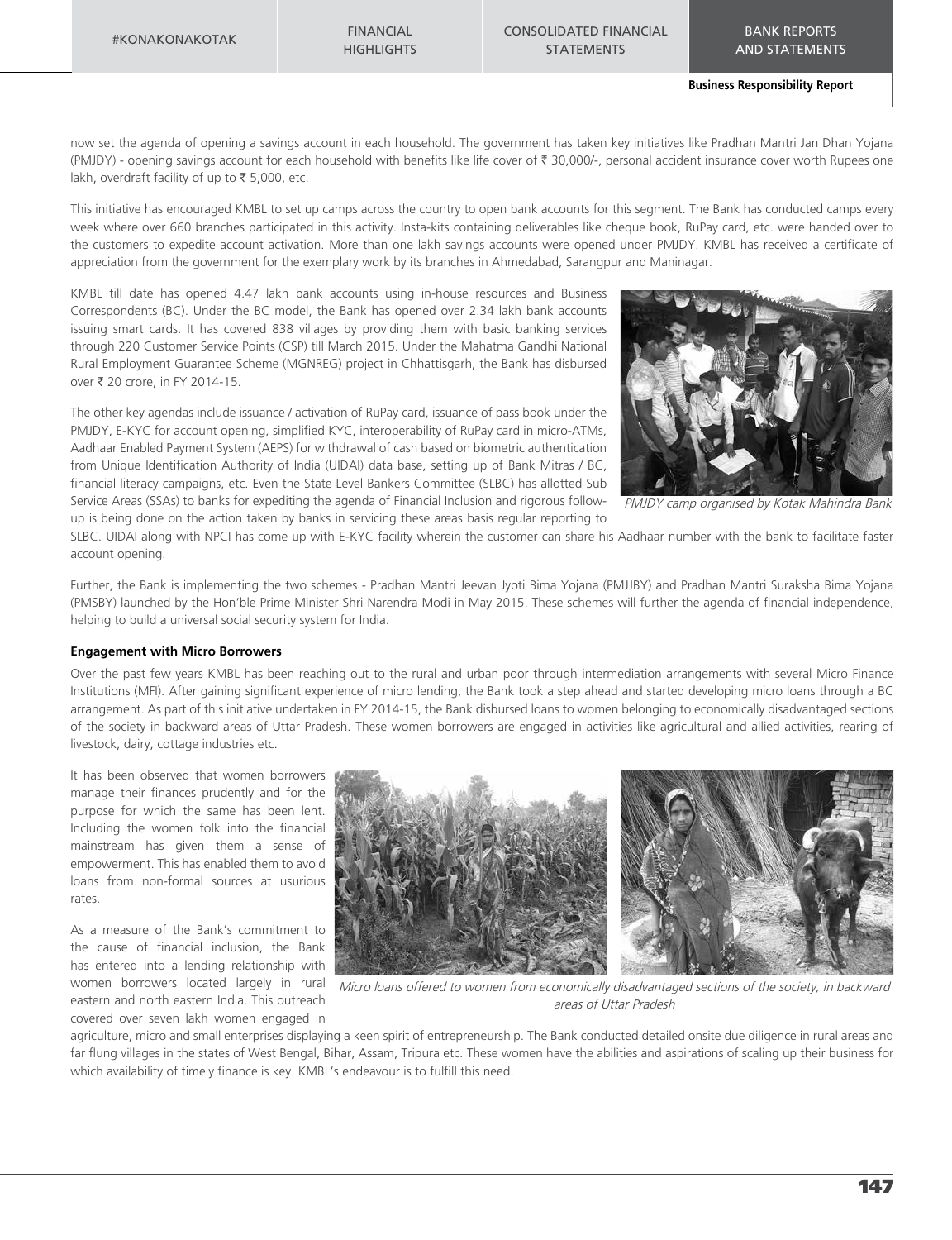# PRINCIPLE 3: EMPLOYEE WELL-BEING

# **Investing in Employee Welfare**

Employees are the backbone of any organisation and KMBL believes in nurturing and developing skills and talent of its workforce, ensuring their security and providing equal opportunities for all to grow. The employee policies guide in creating a work environment that is non-discriminatory, safe and secure.

# **Diversity & Inclusion**

With 19% of its workforce being women, KMBL has made considerable progress in its journey towards mainstreaming diversity and inclusion across the Bank. KMBL has developed initiatives that focus on improving diversity and inclusiveness within the Bank.



#### **Astra**

In August 2014, the Bank introduced an initiative called "Astra" for the women workforce. Over 40 women in senior management roles across the Group were identified to promote the diversity agenda in their circle of influence, understand apprehensions and challenges of other women colleagues, and guide them in their journey at Kotak.

# **Strisangini**

KMBL also has an ongoing programme "Strisangini", an in-house women's cell that encourages female employees to have an open dialogue and seek guidance on professional and personal issues from other members of the cell, i.e. their female colleagues from the Human Resources team. The members, apart from acting as a sounding board for women seeking support, actively reach out to certain specific employees, like women who have returned from long leave/maternity leave in order to check if they have any issues settling down in work after a long period of absence.

40 senior management women employees of the Group launch "Astra"

The Bank has also adopted a zero-tolerance approach for issues concerning discrimination and harassment. It has revised its Prevention of Sexual Harassment (POSH) Policy in accordance with the statutory requirements of The Sexual Harassment of Women at Workplace (Prevention, Prohibition and Redressal) Act, 2013. Any complaints pertaining to sexual harassment are diligently reviewed and investigated by a sexual harassment committee.

#### **Nurturing Talent**

Career development helps employees fine tune their skills that directly impact the growth and development of a company. KMBL recognises the importance of nurturing and developing skills of its employees, and has implemented a number of initiatives to hone the skills of its workforce. The Bank has designed various leadership platforms like Kotak Leadership Team (KLT), Kotak Initiatives Team (KIT) and Regional Forums (RF) which enable senior leaders to gain a holistic view of people practices and operational processes through cross-functional reach of leadership within the organisation's human resource base. Apart from these leadership programmes, the Bank offers approximately 350 functional and development programmes for employees across cadres.

#### **Employee Satisfaction**

With continued focus on building employee engagement and ensuring their satisfaction, KMBL undertook an organisation wide engagement study. With a 90% + participation rate, the study provided feedback to the Bank on various employee parameters which would be the basis of action plans across various work groups. KMBL consistently benchmarks itself with external best practices, and recently participated in the Great Places to Work, 2015, to identify gaps and take actionable measures that will aid in enhancing employee satisfaction. In an effort to effectively address grievances within the Bank, KMBL's grievance redressal mechanism allows employees to raise issues to their respective HR RMs.



Mock fire safety drill organised at the Bank's BKC (Mumbai) office

#### **Creating a Safe Environment**

KMBL believes that by ensuring health and safety at the workplace, it helps create a positive work environment for its employees. Proper attention to workers' health and safety has extensive benefits and that is why at KMBL numerous initiatives such as mock fire evacuation drills, workshops on personal safety of women and self-defense classes are conducted regularly. The Bank also organises health workshops to help employees have a better health and strike a better work-life balance.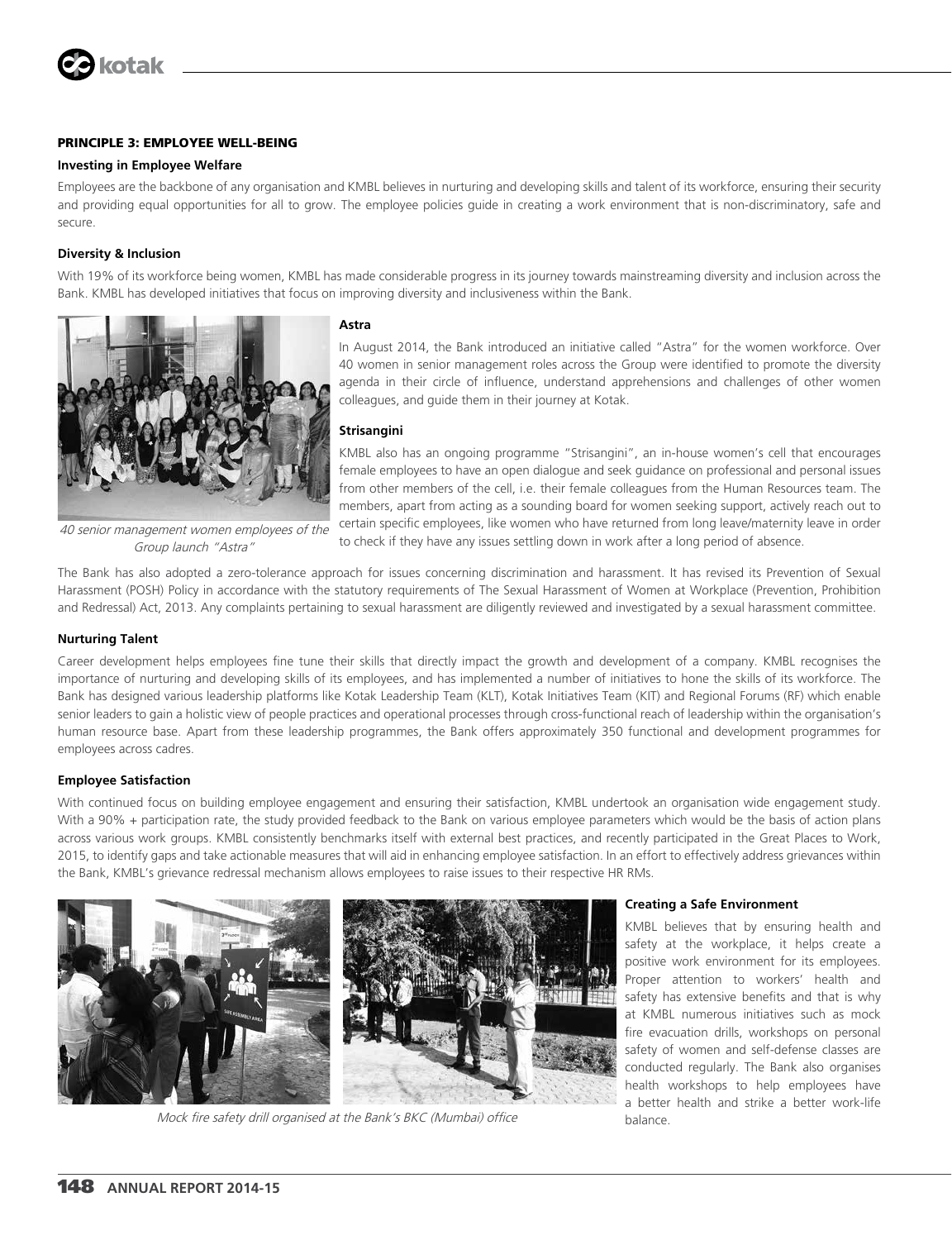# PRINCIPLE 4: STAKEHOLDER ENGAGEMENT

## **Connecting with those who Matter**

Stakeholders have the ability to influence the way an organisation is perceived and are vital for their growth and progress. Collectively and individually, they have the ability to affect the Bank's license to operate, and build levels of trust on the Bank's products and services. The stakeholder engagement process at KMBL is efficient and constructive, enabling the Bank to identify its material aspects and develop mechanisms for improvement of its business processes.

The primary objective of KMBL's stakeholder engagement process is to attain a better understanding stakeholder perspectives on key issues, as well as to build strong relationships with them. The engagement process helps KMBL in making informed decisions by enhancing business intelligence and thereby avoiding risks. Ultimately the stakeholder engagement process helps bring together diverse perspectives and ideas that enhance innovation in services offered, leading towards sustainable outcomes. The Bank has identified seven key stakeholder groups (Investors and Shareholders, Customers and Clients, Employees, Government and Regulators, Suppliers and Business Associates, Communities and NGOs, Media) with whom it frequently engages in strategic dialogue.

| Who do we                                             | How do we engage?                                                                                                                                                                                                                                                                    | How frequently do we                                                                                                                                            | What do stakeholders have                                                                                                                                                                                                                                                                                                                                                               | Who is responsible?                                                                                                    |
|-------------------------------------------------------|--------------------------------------------------------------------------------------------------------------------------------------------------------------------------------------------------------------------------------------------------------------------------------------|-----------------------------------------------------------------------------------------------------------------------------------------------------------------|-----------------------------------------------------------------------------------------------------------------------------------------------------------------------------------------------------------------------------------------------------------------------------------------------------------------------------------------------------------------------------------------|------------------------------------------------------------------------------------------------------------------------|
| engage with?                                          |                                                                                                                                                                                                                                                                                      | engage                                                                                                                                                          | dialogue on                                                                                                                                                                                                                                                                                                                                                                             |                                                                                                                        |
| <b>Investors and</b><br><b>Shareholders</b>           | Emails, letters, investor<br>grievance cell, media, Bank's<br>website                                                                                                                                                                                                                | Annually, Quarterly and<br>on a need basis i.e. During<br>events that take place<br>concerning shareholders<br>e.g. Extraordinary General<br>Meeting (EGM) etc. | Financial results, shareholder<br>returns and dividends, issues<br>related to shares' issue, transfer<br>and dividend pay-outs. Post the<br>quarterly results, a conference<br>call is held wherein the senior<br>leadership team participates and<br>the call is open to all investors<br>and analysts. The transcript of the<br>call is also made available on the<br>Bank's website. | Investor relations<br>team, Secretarial team                                                                           |
| <b>Customers and</b><br><b>Clients</b>                | One-on-one interactions,<br>customer satisfaction surveys,<br>customer grievance cell,<br>customer meets, customer<br>helplines/ toll-free numbers,<br>media, Bank's website                                                                                                         | On-going and need based                                                                                                                                         | Customer service quality,<br>investment returns, product<br>features and benefits, technology<br>interface for banking experience                                                                                                                                                                                                                                                       | Relationship<br>managers, Branch<br>staff, Customer<br>Service Quality team                                            |
| <b>Employees</b>                                      | Induction programme, e-mails,<br>town halls, skip-level meetings,<br>leadership meetings, employee<br>engagement initiatives, rewards<br>and recognition programmes,<br>employee grievance cell,<br>intranet, employee satisfaction<br>surveys, employee volunteering<br>initiatives | On-going and need based                                                                                                                                         | Bank's policies and procedures,<br>employee welfare issues,<br>performance appraisal and<br>rewards, training and career<br>development, workplace health,<br>safety and security, community<br>development and employee<br>volunteering                                                                                                                                                | Human resources<br>team, Corporate<br>Social Responsibility<br>team                                                    |
| <b>Government and</b><br><b>Regulators</b>            | Bank's regulatory filings,<br>compliance statements,<br>meetings, letters, emails                                                                                                                                                                                                    | As per regulatory<br>requirements and need<br>based                                                                                                             | License request and renewal,<br>compliance to regulatory<br>requirements, participation in<br>Government financial sector plans<br>and programmes                                                                                                                                                                                                                                       | Cross functional team                                                                                                  |
| <b>Suppliers</b><br>and Business<br><b>Associates</b> | Meetings, emails, letters,<br>supplier and business associates<br>performance reviews                                                                                                                                                                                                | On-going and need based                                                                                                                                         | Product/Service/Technology<br>quality and support, contract<br>commercial and technical terms<br>and conditions, minimum wage<br>payments, supplier and business<br>associates' statutory compliances                                                                                                                                                                                   | Respective<br>departments dealing<br>with suppliers and<br>business associates,<br>Commercial and<br>procurements team |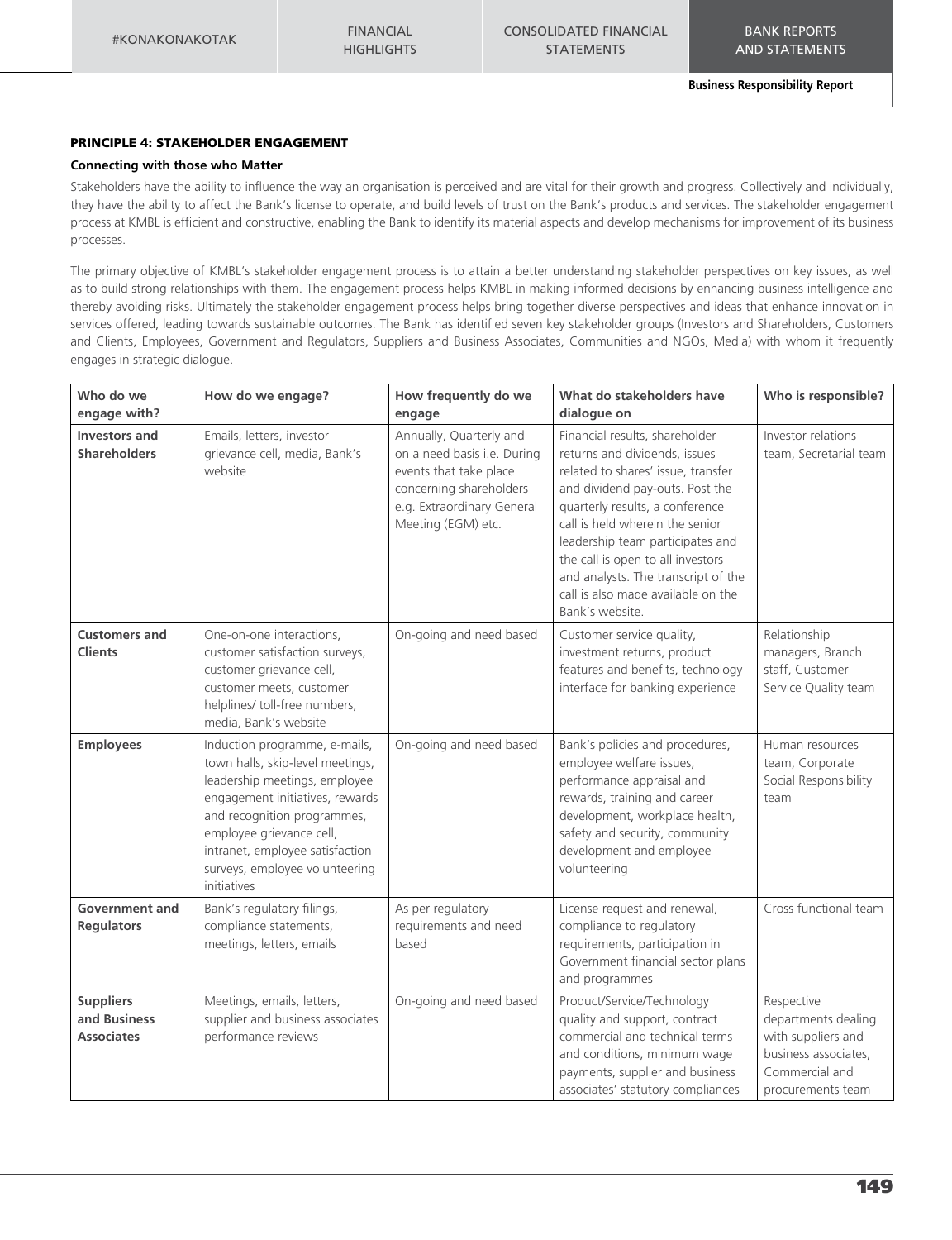| Who do we<br>engage with?             | How do we engage?                                                                                | How frequently do we<br>engage | What do stakeholders have<br>dialogue on                                                                                                              | Who is responsible?                                 |
|---------------------------------------|--------------------------------------------------------------------------------------------------|--------------------------------|-------------------------------------------------------------------------------------------------------------------------------------------------------|-----------------------------------------------------|
| <b>Communities and</b><br><b>NGOs</b> | Community development<br>initiatives, proposals and<br>requests for new initiatives /<br>funding | Need based                     | Community needs, financial/<br>infrastructure/ human/<br>organisational support                                                                       | Corporate Social<br>Responsibility team             |
| Media                                 | Advertising, media interactions<br>/ interviews / responses,<br>meetings, emails                 | On-going and need based        | Marketing and advertising agenda,<br>information disclosure through<br>media, viewpoints on industry, and<br>Bank related opportunities and<br>issues | Marketing<br>team, Corporate<br>communications team |

# PRINCIPLE 5: HUMAN RIGHTS

# **Ensuring the Rights of Every Citizen**

Societies are getting increasingly concerned about an organisation's impact on human rights. KMBL respects human rights and acts without discrimination whilst upholding the dignity of every individual in-line with the Bank's Fair Practice Code. The Bank does not employ child labour and its recruitment policies ensure that all employees are free to choose to be associated with the firm. Statutory compliance of all contractors on minimum wage payments is reviewed and monitored. The security personnel are trained to prohibit under age or child workers in any of the Bank's premises.





KMBL is a socially and environmentally responsible organisation and constantly works to develop solutions that minimise its environmental impact. It aims to integrate its environmental policies and practices into everyday business operations. And by doing so, it ensures responsible decision making. The Bank has undertaken numerous initiatives to monitor energy consumption by controlling ACs with the help of BMS system. The Bank has installed occupancy sensors which help in switching off lights when the area is not occupied. KMBL is also replacing CFL fittings with LED lights at their Kotak Infiniti (Malad) office for two floors.

# **Saving Paper**

KMBL used to issue manual receipts while collecting dues from retail loan / credit card customers, where each receipt book had 50 original receipts. On an average, approximately one million such receipts were being issued on an annual basis. Realising the amount of paper that was being consumed, KMBL introduced "M Collection", a mobile based application used for collection of such dues. The initiative was undertaken during FY 2014-15, and since then under its drive for automation, the Bank has been able to save 1.5 million A4 size papers.

KMBL has implemented various e-initiatives. One such initiative is to deliver better customer service by providing

access to e-statements, which has helped the cause of resource conservation. Through 'Think-green' initiative, the Bank has partnered with Grow-Trees. com to plant a sapling for every e-credit card statement registration on behalf of customers. A total of 21,204 trees were planted during FY 2014-15.

The Bank also undertook an initiative to avoid unnecessary printing of certain documents and wherever possible, made efforts to re-size certain items. It estimates significant savings of a minimum 4,36,400 pages every year, bearing a positive impact on the environment. The list of various paper saving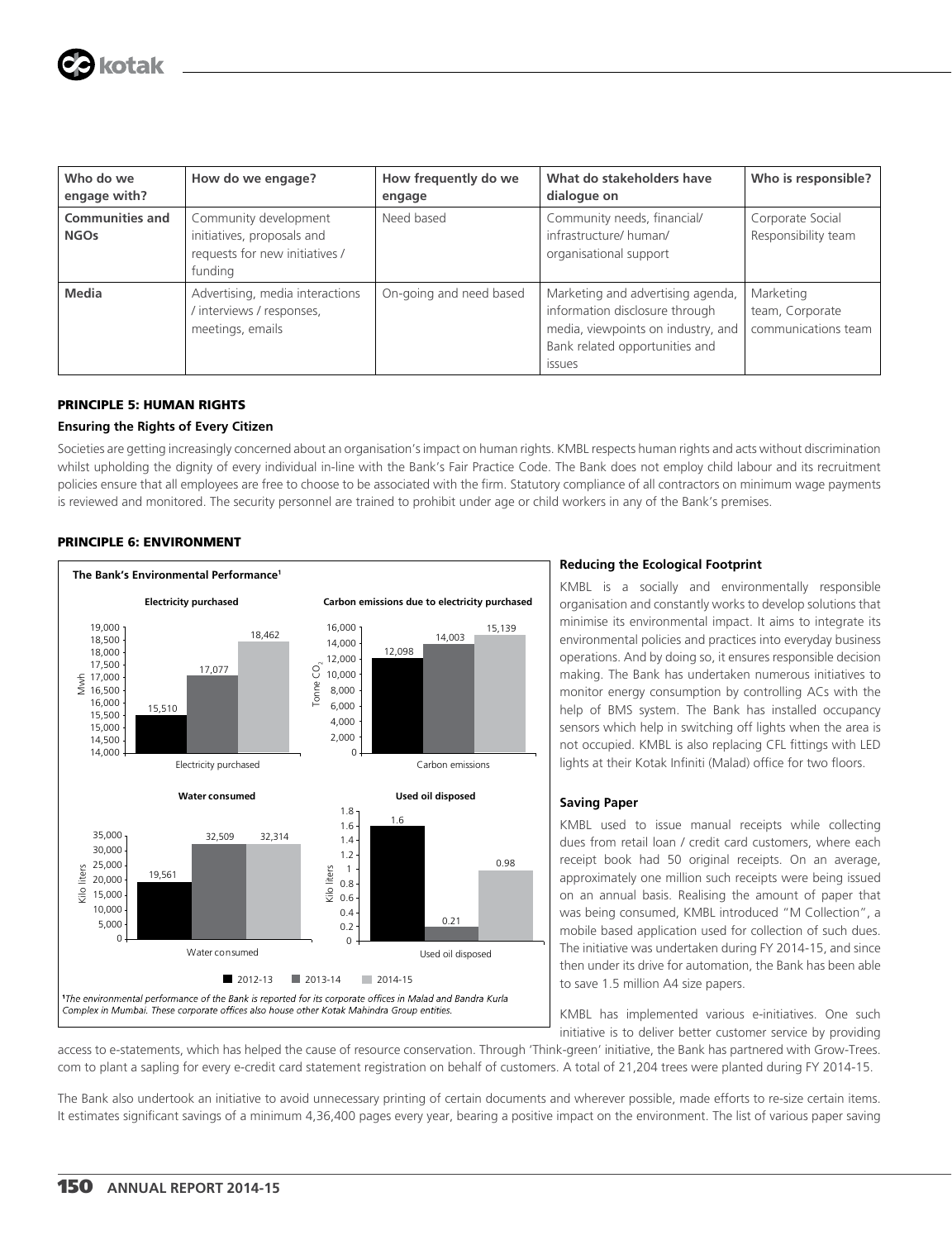#KONAKONAKOTAK FINANCIAL **HIGHLIGHTS** 

**Business Responsibility Report**

initiatives has been provided in the Bank's Business Responsibility Report for FY 2012-13. The Bank continues to encourage shareholders to opt for electronic copies of the annual report, instead of physical copies.

#### **Saving 1.5 million A4 size papers has resulted in the following:**

• 7 tonnes of paper saved • 30 tonnes of wood saved; 7 lakh litres of water saved\* • 76 Mega Watt hours (Mwh) of energy saved

• 20 tonnes of Greenhouse Gas (GHG) emissions avoided • 7 tonnes of solid waste avoided

\*equivalent to saving 191 trees from being cut for paper

Source: www.papercalculator.org

#### **Green Data Centre**

The increasing need for storing information, computing and analysis has led to capacities of existing data centres being expanded. Data centres are one of largest energy consumers across KMBL's operations. The Bank has optimised the Data Centre facility into a single facility in 2009 to leverage system efficiencies and exercise better control on energy performance of the Data Centre. Various continual improvement initiatives are undertaken to enhance the energy performance of the Data Centre. Initiatives such as high and medium density server rooms, server virtualization, server consolidation, cold aisle containment, managing optimal levels of inlet temperature, etc. have yielded good results to reduce the energy intensity of Data Centre and contribute towards environmental sustainability.

Cold Aisle containment for Data Centre was implemented for high density server room during the last financial year, which has been extended for low density server room this year. KMBL plans to implement Cold Aisle containment for BKC server room as well by April 2015. Improving cooling efficiency in Cold Aisle area, where it is needed the most, has resulted in direct savings of power units consumed.

## **Virtualization**

Energy efficiency and reduction of carbon footprint is a significant boon for companies who opt for Virtualization. The initiative has been touted as one of the key solutions for not only reducing the environmental impact of an organisation's Data Centre, but also optimising the efficiency of Data Centres.

KMBL has moved portions of their user base to 'virtual desktop infrastructure', which has helped in replacing the CPU unit with a small Thin Client unit. A Thin Client consumes 1/7th power of a typical CPU.

## **Green Investments**

The Bank takes cognizance of its role in promoting adoption of environmentally sustainable technologies through its lending and investment decisions and strictly adheres to RBI's mandate to not extend financing / re-financing of investments which have a negative environmental impact. These include the sale or purchase of banned wildlife products, highly polluting projects / industries, units consuming or producing Ozone Depleting Substances. The Bank's Social and Environmental Management System Plan (SEMSP) evaluates the social and environmental risk of eligible borrowers for the IFC line of credit.

# PRINCIPLE 7: PUBLIC POLICY ADVOCACY

# **Policy Advocacy**

Public policy aids KMBL to drive change and foster policies that are beneficial to the Bank. Below are the various associations that it is currently a part of:

- Association of Mutual Funds in India
- Bombay Chamber of Commerce and Industry
- Confederation of Indian Industry
- Council for Fair Business Practices
- Data Security Council of India
- Federation of Indian Export Organisations
- Fixed Income Money Market and Derivatives Association of India
- Foreign Exchange Dealers Association of India
- Indian Banks' Association
- Indian Institute of Banking and Finance
- International Fiscal Association Indian Branch W R C
- Primary Dealers Association of India
- The Employers Federation of India
- The Madras Chamber of Commerce and Industry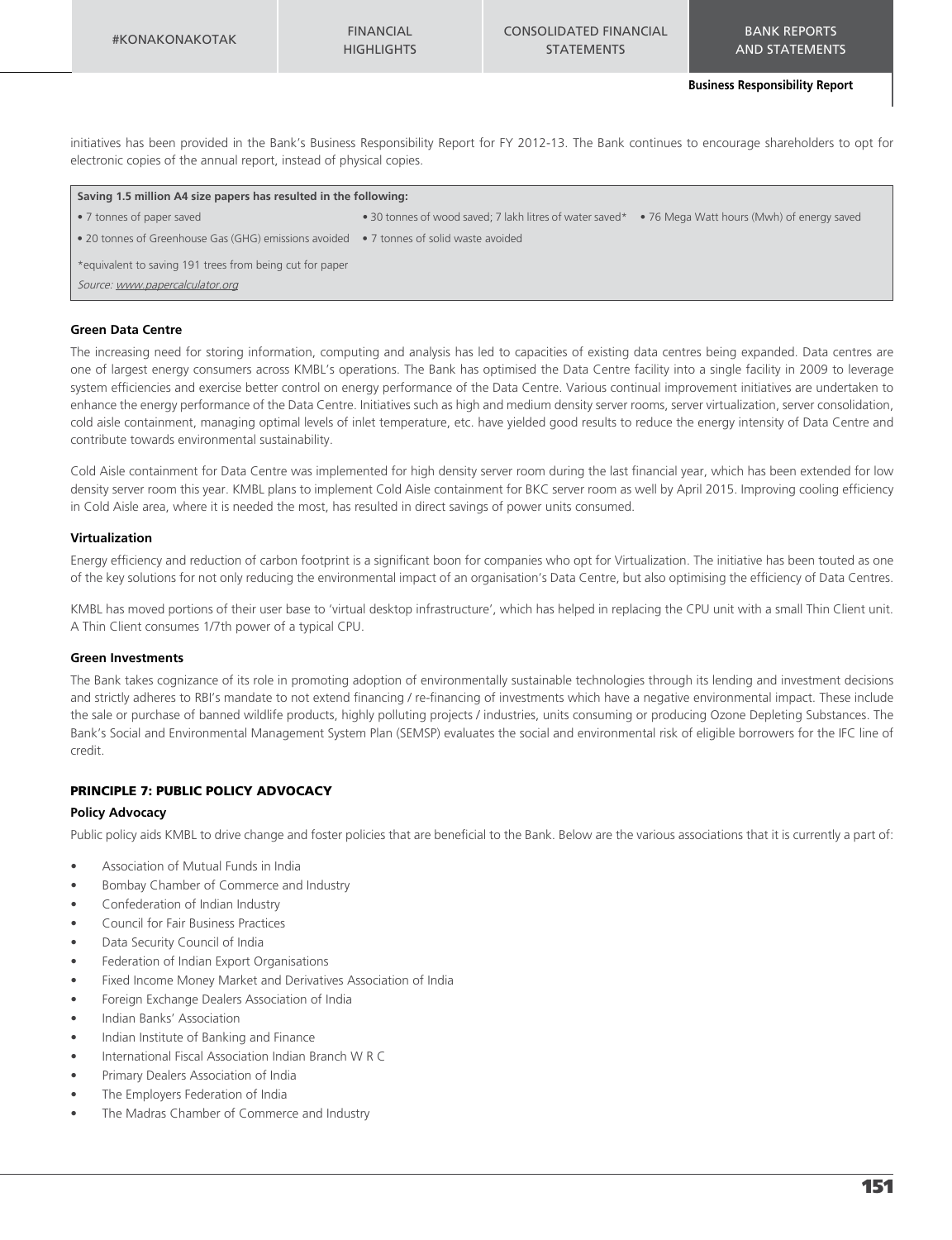# PRINCIPLE 8: INCLUSIVE GROWTH

# **Investing in Community Development**

KMBL adheres to the notion that a financial institution should play a pivotal role in mitigating social inequities, contributing to sustainable development, and deliberating on decisions that positively impact the society and environment around us. The CSR policy, approved by the Bank's CSR Board Committee, outlines the key focus areas:

- a. Promoting education primary focus area
- b. Enhancing vocational skills and livelihood
- c. Promoting preventive healthcare and sanitation
- d. Reducing inequalities faced by socially and economically backward groups
- e. Sustainable development
- f. Relief and rehabilitation
- g. Clean India

Pursuant to provisions of Section 135, Schedule VII of the Companies Act, 2013 (the Act), read with the Companies (Corporate Social Responsibility) Rules, 2014 the report of the expenditure on CSR by the Company is as under:

- The average net profit U/S 198 of the Bank standalone for the last three financial years preceding March 31, 2015 is ₹ 1,959.79 crore.
- The prescribed CSR expenditure required under section 135 of the Act for FY 2014-15 is  $\bar{\tau}$  3,920 lakh.
- The CSR expenditure incurred for the period April 1, 2014 to March 31, 2015 of the Bank standalone, which is eligible U/S 135, amounts to ₹ 1,197 lakh. The CSR expenditure of the Bank standalone for FY 2013-14 was ₹ 363 lakh.
- Additionally, the Bank has extended financial grant amounting to  $\bar{\tau}$  2.40 lac to the NGO United Way Mumbai during the FY 2014-15. However, financial grant / donation given to NGOs for Marathon purposes being ineligible, the same has not been considered in the CSR expenditure.
- CSR expenditure  $\bar{\tau}$  1,197/- as a percentage of average net profit U/S 198 of the Bank standalone at  $\bar{\tau}$  1,959.79 crore is 0.61%.
- The Bank believes in social inclusion and is constantly working towards ensuring that every citizen will enjoy everyday benefits, irrespective of age, income, or location.

|     |                                                   |                                         |                     |              |               |              |                                 | $(7 \text{ lakh})$  |
|-----|---------------------------------------------------|-----------------------------------------|---------------------|--------------|---------------|--------------|---------------------------------|---------------------|
| Sr. | CSR project / activity identified                 | Sector in which                         | Area of project     | Programme /  | Programme /   | Programme    | Cumulative                      | Amount              |
| No. |                                                   | the project is                          | implementation      | project wise | project wise  | / project    | Expenditure                     | spent               |
|     |                                                   | covered                                 | (Name of the        | budgeted     | actual spend  | wise actual  | upto reporting                  | through             |
|     |                                                   |                                         | District / s. State | amount       | during the    | spend during | period                          | implementing        |
|     |                                                   |                                         | / s where project   |              | year - Direct | the year $-$ |                                 | agency <sup>#</sup> |
|     |                                                   |                                         | / programme was     |              | expenditures  | Overheads    |                                 |                     |
|     |                                                   |                                         | undertaken          |              |               |              |                                 |                     |
|     | Kotak Education Foundation - Kotak Education      | Promoting education   Mumbai, Thane and |                     | 560.00       | 336.19        | 180.12       | 560.00 (Out of the this         | 560.00              |
|     | Foundation (KEF) was set up in FY 2006-07         |                                         | Raigad regions      |              |               |              | financial grant made by Kotak   |                     |
|     | with a purpose to support children and youth      |                                         |                     |              |               |              | Mahindra Bank, Kotak Education  |                     |
|     | from underprivileged families through different   |                                         |                     |              |               |              | Foundation has not utilised     |                     |
|     | education based interventions on a sustainable    |                                         |                     |              |               |              | ₹ 43,71,000/-and is kept as     |                     |
|     | basis. The interventions are designed to empower  |                                         |                     |              |               |              | a deposit which will be used    |                     |
|     | recipients and provide employable skills which    |                                         |                     |              |               |              | towards meeting future office   |                     |
|     | will enable them to lead a dignified life. KEF    |                                         |                     |              |               |              | rental - 'overheads', in coming |                     |
|     | provides livelihood support to children and youth |                                         |                     |              |               |              | years)                          |                     |
|     | from Below the Poverty Line (BPL) families in     |                                         |                     |              |               |              |                                 |                     |
|     | Mumbai, Thane and Raigad regions. The projects    |                                         |                     |              |               |              |                                 |                     |
|     | undertaken by Kotak Education Foundation          |                                         |                     |              |               |              |                                 |                     |
|     | (KEF) are: Kotak Udaan, Kotak Unnati, Kotak In    |                                         |                     |              |               |              |                                 |                     |
|     | Search of Excellence (KISE), Health & Nutrition,  |                                         |                     |              |               |              |                                 |                     |
|     | Parent Intervention Program (PIP), School         |                                         |                     |              |               |              |                                 |                     |
|     | Teachers' Enrichment Program (STEP), School       |                                         |                     |              |               |              |                                 |                     |
|     | Leadership Development Intervention (SLDI), and   |                                         |                     |              |               |              |                                 |                     |
|     | Infrastructure.                                   |                                         |                     |              |               |              |                                 |                     |
|     |                                                   |                                         |                     |              |               |              |                                 |                     |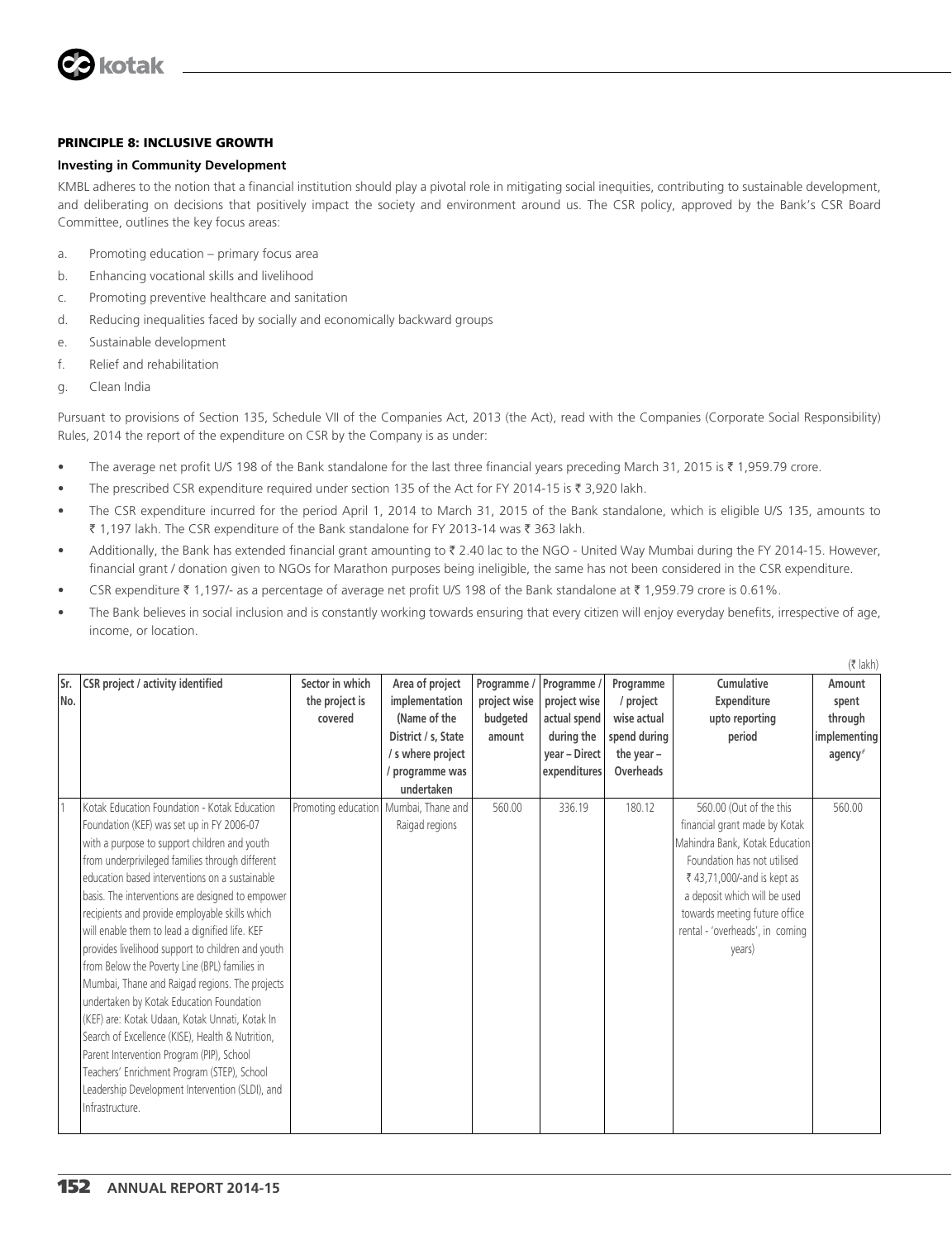# CONSOLIDATED FINANCIAL STATEMENTS

**Business Responsibility Report**

|            |                                                                                                                                                                                                                                                                                                                                                                                                                                                                                                                                                                                                                                                                                                                                                                                                                                                                                   |                                              |                                                                                                                                |                                                   |                                                                                          |                                                                                 |                                                                                                                                                                                                                                                             | $(7$ lakh)                                                        |
|------------|-----------------------------------------------------------------------------------------------------------------------------------------------------------------------------------------------------------------------------------------------------------------------------------------------------------------------------------------------------------------------------------------------------------------------------------------------------------------------------------------------------------------------------------------------------------------------------------------------------------------------------------------------------------------------------------------------------------------------------------------------------------------------------------------------------------------------------------------------------------------------------------|----------------------------------------------|--------------------------------------------------------------------------------------------------------------------------------|---------------------------------------------------|------------------------------------------------------------------------------------------|---------------------------------------------------------------------------------|-------------------------------------------------------------------------------------------------------------------------------------------------------------------------------------------------------------------------------------------------------------|-------------------------------------------------------------------|
| Sr.<br>No. | CSR project / activity identified                                                                                                                                                                                                                                                                                                                                                                                                                                                                                                                                                                                                                                                                                                                                                                                                                                                 | Sector in which<br>the project is<br>covered | Area of project<br>implementation<br>(Name of the<br>District / s, State<br>/ s where project<br>/ programme was<br>undertaken | Programme /<br>project wise<br>budgeted<br>amount | Programme<br>project wise<br>actual spend<br>during the<br>year - Direct<br>expenditures | Programme<br>/ project<br>wise actual<br>spend during<br>the year-<br>Overheads | Cumulative<br>Expenditure<br>upto reporting<br>period                                                                                                                                                                                                       | Amount<br>spent<br>through<br>implementing<br>agency <sup>#</sup> |
| l2         | Kotak Education Foundation -Kotak Education<br>Foundation (KEF) was set up in FY 2006-07<br>with a purpose to support children and youth<br>from underprivileged families through different<br>education based interventions on a sustainable<br>basis. The interventions are designed to empower<br>recipients and provide employable skills which<br>will enable them to lead a dignified life. KEF<br>provides livelihood support to children and youth<br>from Below the Poverty Line (BPL) families in<br>Mumbai, Thane and Raigad regions. The projects<br>undertaken by Kotak Education Foundation<br>(KEF) are: Kotak Udaan, Kotak Unnati, Kotak In<br>Search of Excellence (KISE), Health & Nutrition,<br>Parent Intervention Program (PIP), School<br>Teachers' Enrichment Program (STEP), School<br>Leadership Development Intervention (SLDI), and<br>Infrastructure. | Promoting education Mumbai, Thane and        | Raigad regions                                                                                                                 | 3.40                                              | 2.04                                                                                     | 1.09                                                                            | 3.40 (Out of this financial grant<br>made by Kotak Mahindra Bank,<br>Kotak Education Foundation<br>has not utilised ₹ 27,000/- and<br>is kept as a deposit which will<br>be used towards meeting future<br>office rental - 'overheads', in<br>coming years) | 3.40                                                              |
| l3         | Through Rajendra Maruti Kapse, the Bank directly<br>engaged to make benches for four schools in<br>Nandurdi, a village approximately 40 kms. from<br>Nashik city, Maharashtra.                                                                                                                                                                                                                                                                                                                                                                                                                                                                                                                                                                                                                                                                                                    | Promoting education                          | Villages Dixi, Shivare<br>and Kothure in<br>District Nasik.<br>Maharashtra                                                     | 3.58                                              | 3.58                                                                                     | <b>NIL</b>                                                                      | 3.58                                                                                                                                                                                                                                                        | 3.58                                                              |
| l4         | Helen Keller Institute for Deaf & Deaf Blind -<br>Helen Keller Institute for Deaf & Deafblind is<br>a pioneering institute in the field of education<br>for the Deafblind and is focused on education,<br>vocational training and rehabilitation of children<br>and young deaf and deafblind adults.                                                                                                                                                                                                                                                                                                                                                                                                                                                                                                                                                                              | Promoting education                          | Mumbai,<br>Maharashtra                                                                                                         | 6.00                                              | 6.00                                                                                     | <b>NIL</b>                                                                      | 6.00                                                                                                                                                                                                                                                        | 6.00                                                              |
| İ5         | Society of Parents of Children with Autistic<br>Disorders (SOPAN) - mission is to empower<br>individuals with autism/other developmental<br>disabilities and their families.                                                                                                                                                                                                                                                                                                                                                                                                                                                                                                                                                                                                                                                                                                      | Promoting education                          | Mumbai,<br>Maharashtra                                                                                                         | 3.40                                              | 3.40                                                                                     | <b>NIL</b>                                                                      | 3.40                                                                                                                                                                                                                                                        | 3.40                                                              |
|            | The Indian Council For Mental Health (ICMH)<br>provided psychiatric and counselling services<br>to children with developmental disabilities. ICMH<br>also conducts Occupational Therapists, Speech<br>Therapists, Yoga, Colour Therapy along with<br>sports, drama and vocational training.                                                                                                                                                                                                                                                                                                                                                                                                                                                                                                                                                                                       | Promoting education                          | Mumbai,<br>Maharashtra                                                                                                         | 3.40                                              | NIL                                                                                      | 3.40                                                                            | 3.40                                                                                                                                                                                                                                                        | 3.40                                                              |
|            | Yuva Unstoppable - The organisation works<br>for underprivileged children of India through<br>mobilisation of youth and resources. One of the<br>flagship initiatives of Yuva is the Municipal School<br>Empowerment Programme called 'Evolution'.<br>Their programme was started in order to put<br>in place basic infrastructure (water purifiers,<br>toilets, desks, sports equipment, etc) in schools to<br>provide a habitable environment to study.                                                                                                                                                                                                                                                                                                                                                                                                                         | Promoting education                          | Ahmedabad &<br>Gandhinagar,<br>Gujarat                                                                                         | 50.00                                             | 45.66                                                                                    | 2.50                                                                            | 50.00 (Out of this financial<br>grant made by Kotak Mahindra<br>Bank, Yuva Unstoppable has not<br>utilised ₹ 1,83,500/-. This will<br>be used towards expenses for<br>supervision cost and stationary<br>in the FY2015-16)                                  | 50.00                                                             |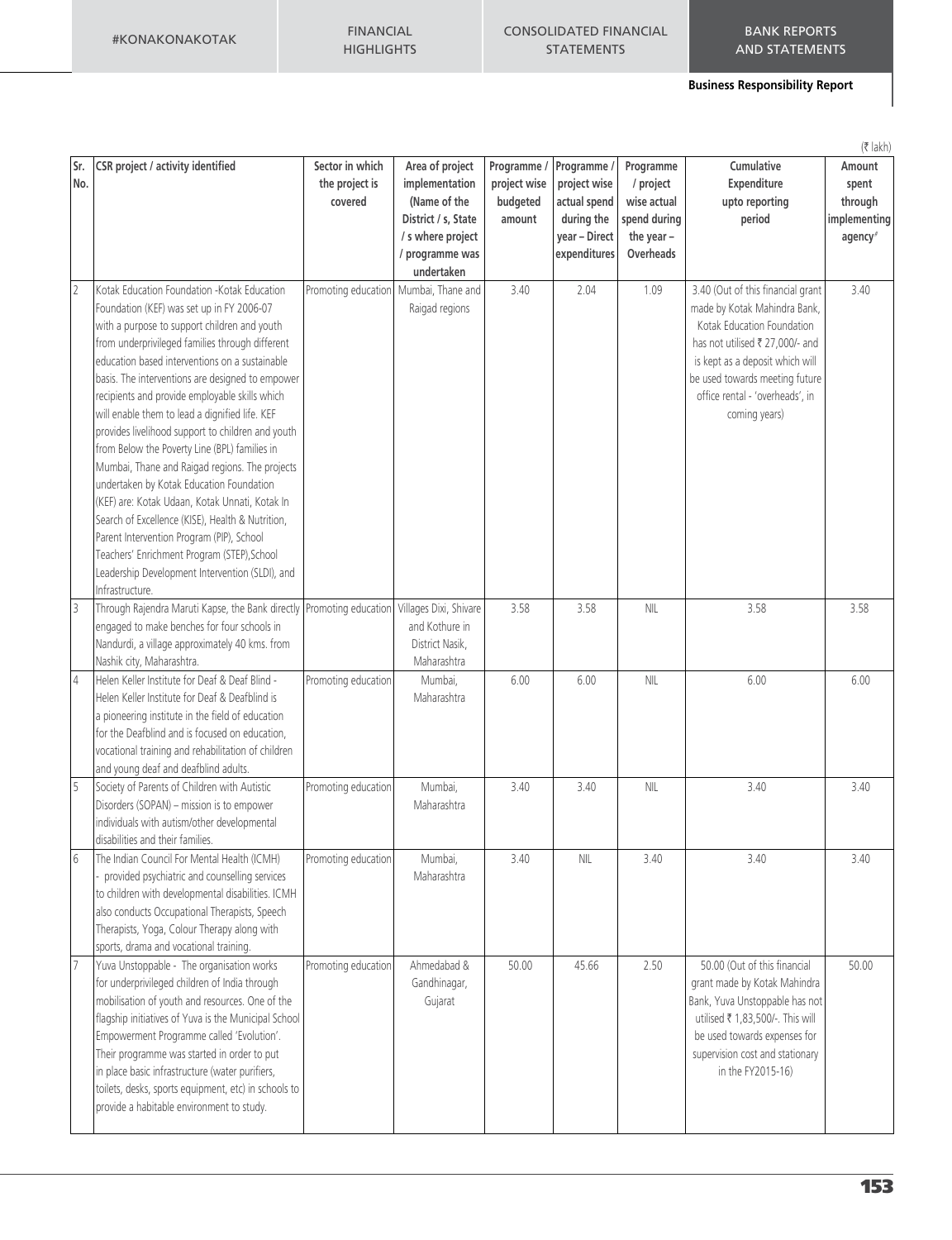|                |                                                                                                                                                                                                                                                                                                                                                                     |                                                                                    |                                                                                                                                |                                                   |                                                                                              |                                                                                 |                                                                                                                                                                                                                                                            | $(7$ lakh)                                                        |
|----------------|---------------------------------------------------------------------------------------------------------------------------------------------------------------------------------------------------------------------------------------------------------------------------------------------------------------------------------------------------------------------|------------------------------------------------------------------------------------|--------------------------------------------------------------------------------------------------------------------------------|---------------------------------------------------|----------------------------------------------------------------------------------------------|---------------------------------------------------------------------------------|------------------------------------------------------------------------------------------------------------------------------------------------------------------------------------------------------------------------------------------------------------|-------------------------------------------------------------------|
| Sr.<br>No.     | <b>CSR</b> project / activity identified                                                                                                                                                                                                                                                                                                                            | Sector in which<br>the project is<br>covered                                       | Area of project<br>implementation<br>(Name of the<br>District / s. State<br>/ s where project<br>/ programme was<br>undertaken | Programme /<br>project wise<br>budgeted<br>amount | Programme /<br>project wise<br>actual spend<br>during the<br>year - Direct<br>expenditures   | Programme<br>/ project<br>wise actual<br>spend during<br>the year-<br>Overheads | Cumulative<br><b>Expenditure</b><br>upto reporting<br>period                                                                                                                                                                                               | Amount<br>spent<br>through<br>implementing<br>agency <sup>#</sup> |
| 8              | Action for Ability Development & Inclusion (AADI)<br>AADI has been working in the field of disability<br>and development for the last 34 years. Their<br>endeavour is to cater to the needs and the rights<br>of people with disability.                                                                                                                            | Promoting education                                                                | Hauz Khas, New<br>Delhi                                                                                                        | 2.50                                              | 2.50                                                                                         | <b>NIL</b>                                                                      | 2.50                                                                                                                                                                                                                                                       | 2.50                                                              |
| $\overline{9}$ | Dharmsingh Desai Foundation - works towards<br>the upliftment of the poor and also provides<br>education to the weaker sections of the society at<br>nil/nominal fees. The trust also provides medical<br>assistance to the underprivileged.                                                                                                                        | Promoting education                                                                | Mumbai,<br>Maharashtra                                                                                                         | 35.00                                             | 35.00                                                                                        | <b>NIL</b>                                                                      | 35.00                                                                                                                                                                                                                                                      | 35.00                                                             |
| 10             | Azim Premji Foundation For Development - The<br>Foundation has been working for more than<br>a decade towards making deep, large scale<br>and institutionalised impact on the quality and<br>equity of education in India, along with related<br>development areas.                                                                                                 | Promoting education                                                                | Bengaluru,<br>Karnataka                                                                                                        | 28.00                                             | 28.00                                                                                        | <b>NIL</b>                                                                      | 28.00                                                                                                                                                                                                                                                      | 28.00                                                             |
| 11             | National Indian Association- The trust works for<br>the cause of promoting education, cultural and<br>medical activities for under privileged women<br>section of the society.                                                                                                                                                                                      |                                                                                    | Promoting education Ahmedabad, Gujarat                                                                                         | 2.00                                              | 1500.00*<br>(₹ 1,500/-<br>interest<br>accrured<br>for the one<br>month period<br>March 2015) | <b>NIL</b>                                                                      | 2.00 (The entire financial grant<br>of ₹ 2,00,000/- given by Kotak<br>Mahindra Bank in February 27,<br>2015 has been kept in Fixed<br>Deposit. Out of this, the prorate<br>interest of ₹1,500/- has been<br>utilised as direct expenditure in<br>FY14-15.) | 2.00                                                              |
| 12             | Purkal Youth Development Society (PYDS)<br>provides education to the poorest in the areas<br>around the foothills of the Himalayas. PYDS runs<br>a school near Dehradun and they take on very<br>poor children and provide them opportunities for<br>their all-round development including schooling,<br>counselling, nutrition, clothing and medical<br>attention. | Promoting education                                                                | Dehradun,<br>Uttarakhand                                                                                                       | 5.00                                              | 3.86                                                                                         | 1.14                                                                            | 5.00                                                                                                                                                                                                                                                       | 5.00                                                              |
| 13             | Development Education Empowerment of the<br>Disadvantaged in Society (DEEDS) - provides<br>a one stop platform for the Deaf taking them<br>through education, vocational training and<br>leading to their job placements which will<br>give them financial independence and a life of<br>purpose, joy and dignity.                                                  | Promoting Education<br>& enhancing<br>vocational skills and<br>livelihood projects | Mumbai,<br>Maharashtra                                                                                                         | 2.00                                              | 1.84                                                                                         | 0.16                                                                            | 2.00                                                                                                                                                                                                                                                       | 2.00                                                              |
| 14             | Dilasa Sanstha focuses on creating infrastructure<br>to create sustaining livelihoods for marginalised<br>communities like small and marginal farmers,<br>landless farmers and women.                                                                                                                                                                               | Relief &<br>rehabilitation                                                         | Dist. Yavatmal,<br>Maharashtra                                                                                                 | 5.00                                              | 5.00                                                                                         | <b>NIL</b>                                                                      | 5.00                                                                                                                                                                                                                                                       | 5.00                                                              |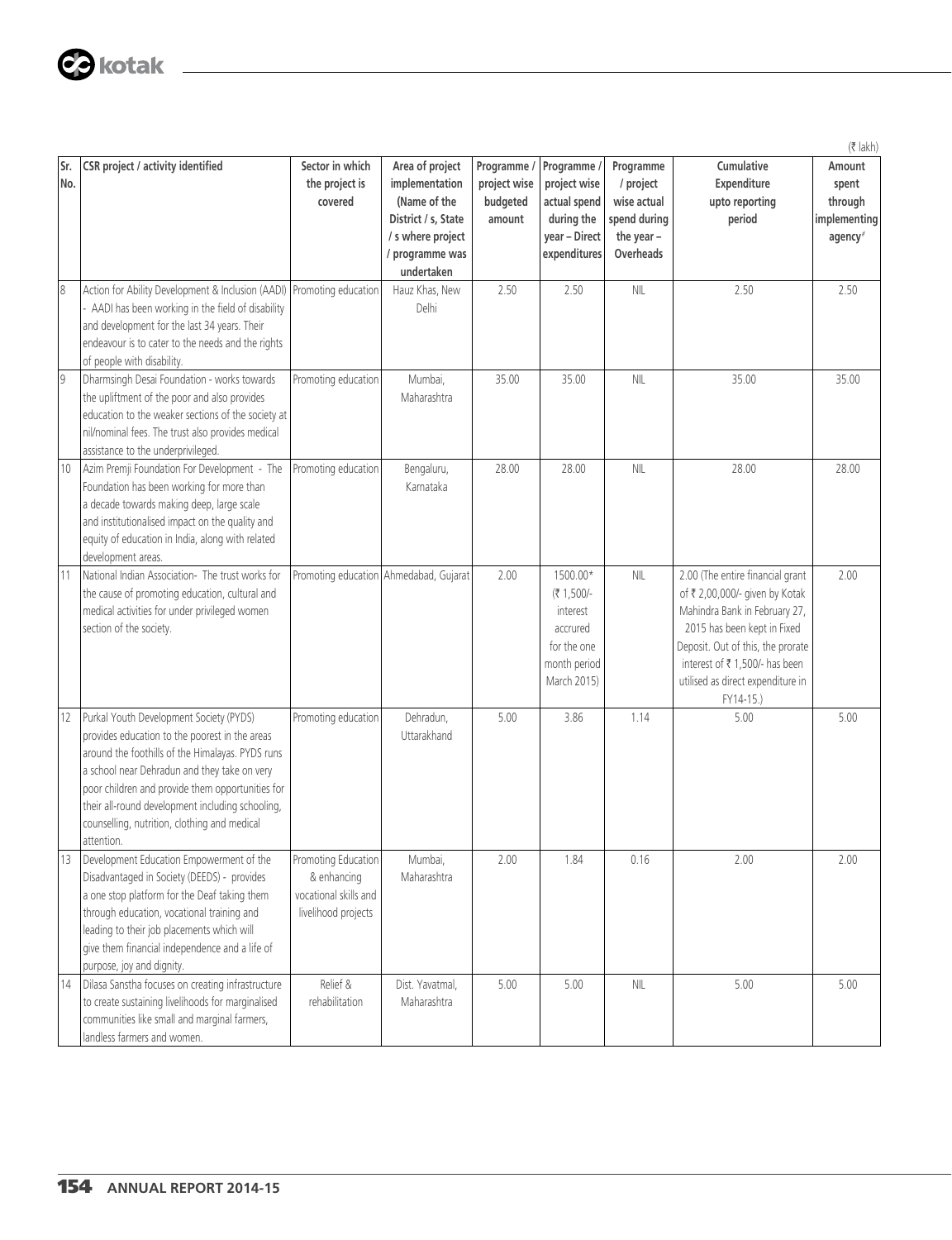# **Business Responsibility Report**

|            |                                                                                                                                                                                                                                                                                                                                      |                                                                |                                                                                                                                |                                                   |                                                                                          |                                                                                 |                                                                                                                                                                                                                                                                                                                                                                               | $(7$ lakh)                                                        |
|------------|--------------------------------------------------------------------------------------------------------------------------------------------------------------------------------------------------------------------------------------------------------------------------------------------------------------------------------------|----------------------------------------------------------------|--------------------------------------------------------------------------------------------------------------------------------|---------------------------------------------------|------------------------------------------------------------------------------------------|---------------------------------------------------------------------------------|-------------------------------------------------------------------------------------------------------------------------------------------------------------------------------------------------------------------------------------------------------------------------------------------------------------------------------------------------------------------------------|-------------------------------------------------------------------|
| Sr.<br>No. | <b>CSR</b> project / activity identified                                                                                                                                                                                                                                                                                             | Sector in which<br>the project is<br>covered                   | Area of project<br>implementation<br>(Name of the<br>District / s, State<br>/ s where project<br>/ programme was<br>undertaken | Programme /<br>project wise<br>budgeted<br>amount | Programme<br>project wise<br>actual spend<br>during the<br>year - Direct<br>expenditures | Programme<br>/ project<br>wise actual<br>spend during<br>the year-<br>Overheads | Cumulative<br>Expenditure<br>upto reporting<br>period                                                                                                                                                                                                                                                                                                                         | Amount<br>spent<br>through<br>implementing<br>agency <sup>#</sup> |
| 15         | Vishwas Vision for Health Welfare and Special<br>Needs - works in the area providing education<br>and basic health care to the underprivileged<br>irrespective of disability, gender, class or caste.                                                                                                                                | Promoting education<br>& promoting<br>preventive<br>healthcare | Gurgaon, Haryana                                                                                                               | 50.00                                             | NIL                                                                                      | <b>NIL</b>                                                                      | 50.00 (Entire financial grant<br>of of ₹50,00,000/-made by<br>Kotak Mahindra Bank has been<br>invested in Fixed Maturity Plan<br>and the valuation as on 31st<br>March was ₹ 53,69,450/-. The<br>NGO is building a corpus as<br>according to the NGO, corpus is<br>important for the continuity of<br>Programmes of Vishwas Vision<br>for Health Welfare and Special<br>Needs | 50.00                                                             |
| 16         | Madangopal Maheshwari Foundation - works<br>in the field of education and healthcare. The<br>objective of Madangopal Maheshwari Foundation<br>is charity and development in education and<br>medical relief for the poor and destitute.                                                                                              | Promoting education<br>& promoting<br>preventive<br>healthcare | Mumbai,<br>Maharashtra                                                                                                         | 100.00                                            | <b>NIL</b>                                                                               | <b>NIL</b>                                                                      | 100.00 (The financial grant<br>made by Kotak Mahindra Bank<br>been kept in fixed deposits. The<br>funds including accrued interest<br>would be utilised for the project<br>in the FY15-16)                                                                                                                                                                                    | 100.00                                                            |
| 17         | Ch. Lal Chand Memorial Charitable Trust - The<br>Trust is associated with many charitable causes<br>especially related to education. They provide<br>free education to underprivileged children. The<br>Trust wishes to give back to the society in many<br>other ways and hence want to set up hospital for<br>charitable purposes. | Promoting<br>preventive<br>healthcare                          | New Delhi                                                                                                                      | 100.00                                            | NIL                                                                                      | <b>NIL</b>                                                                      | 100.00 (financial grant of ₹1<br>crore given by Kotak Mahindra<br>Bank to Ch. Lal Chand<br>Memorial Charitable Trust<br>on 31/03/2015 has not been<br>utilised till date and this amount<br>has been kept in Fixed Deposit.<br>The NGO will utilise the same in<br>due course of time and release<br>the fund utilisation report.)                                            | 100.00                                                            |
| 18         | Cancer Patients Aid Association - works towards<br>the 'Total Management of Cancer 'as a disease.                                                                                                                                                                                                                                    | Promoting<br>preventive<br>healthcare                          | Mumbai,<br>Maharashtra                                                                                                         | 3.40                                              | 3.26                                                                                     | 0.14                                                                            | 3.40 (Out of the total financial<br>grant of ₹ 3,40,000/- made<br>by Kotak Mahindra Bank, the<br>balance unutilised amount of $\bar{\tau}$<br>283/- will be used for medicines<br>for cancer patients in FY15-16)                                                                                                                                                             | 3.40                                                              |
| 19         | CanSupport - provides palliative care, free of<br>cost, to people with advanced cancer.                                                                                                                                                                                                                                              | Promoting<br>preventive<br>healthcare                          | Mayapuri, West<br>Delhi                                                                                                        | 12.80                                             | 7.34                                                                                     | Nil                                                                             | 12.80 (Out of the total<br>financial grant made by Kotak<br>Mahindra Bank, CanSupport has<br>utilised ₹ 7,34,690/- till March<br>31, 2015 The balance amount<br>of ₹ 5,45,310/-will be utilised<br>in FY 2015-16 towards direct<br>expenses)                                                                                                                                  | 12.80                                                             |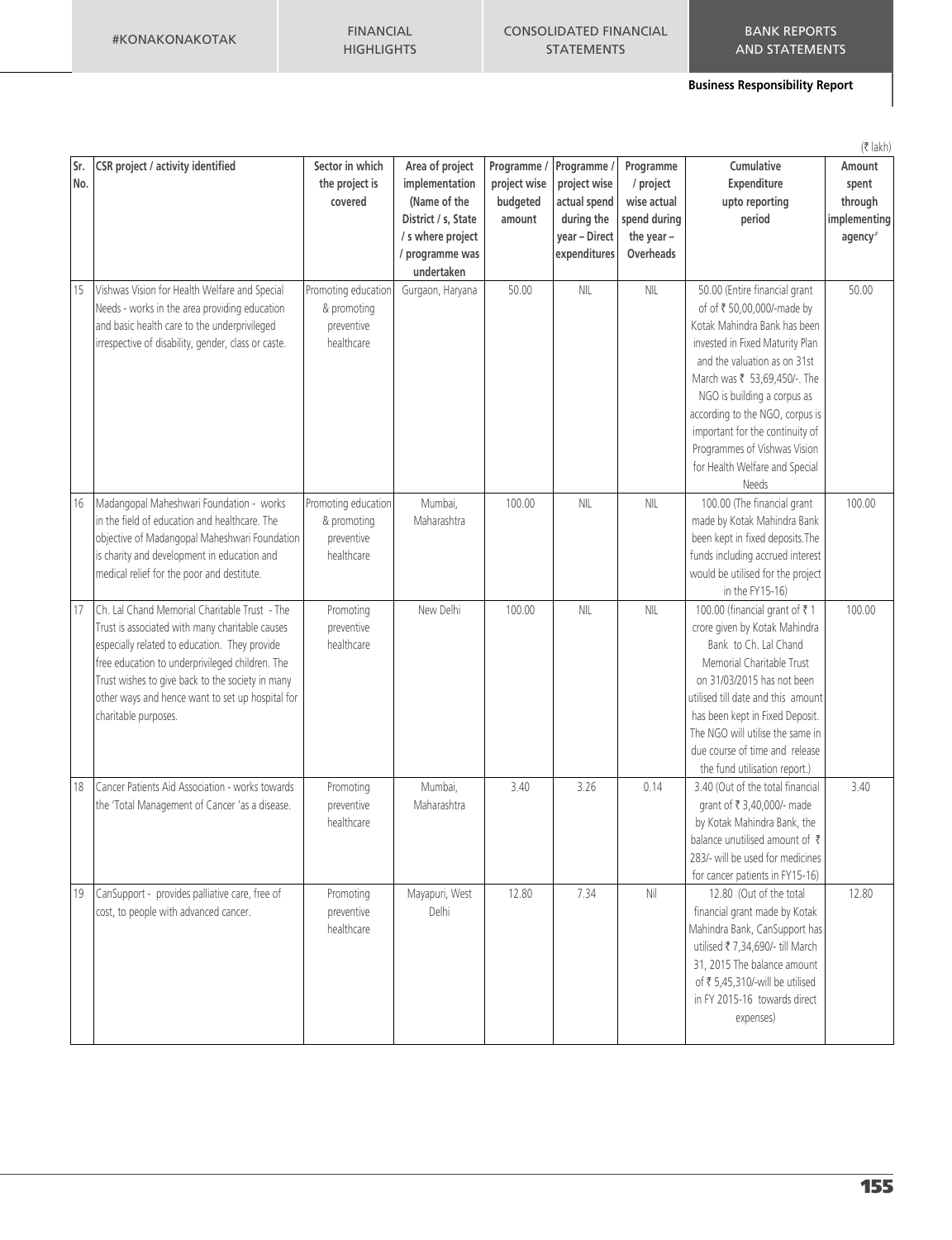|            |                                                                                                                                                                                                                                                                                                                                                                                                                                                              |                                                                                   |                                                                                                                                |                                                   |                                                                                          |                                                                                 |                                                                                                                                                                                                                                                                         | $(7$ lakh)                                                        |
|------------|--------------------------------------------------------------------------------------------------------------------------------------------------------------------------------------------------------------------------------------------------------------------------------------------------------------------------------------------------------------------------------------------------------------------------------------------------------------|-----------------------------------------------------------------------------------|--------------------------------------------------------------------------------------------------------------------------------|---------------------------------------------------|------------------------------------------------------------------------------------------|---------------------------------------------------------------------------------|-------------------------------------------------------------------------------------------------------------------------------------------------------------------------------------------------------------------------------------------------------------------------|-------------------------------------------------------------------|
| Sr.<br>No. | CSR project / activity identified                                                                                                                                                                                                                                                                                                                                                                                                                            | Sector in which<br>the project is<br>covered                                      | Area of project<br>implementation<br>(Name of the<br>District / s, State<br>/ s where project<br>/ programme was<br>undertaken | Programme /<br>project wise<br>budgeted<br>amount | Programme<br>project wise<br>actual spend<br>during the<br>year - Direct<br>expenditures | Programme<br>/ project<br>wise actual<br>spend during<br>the year-<br>Overheads | Cumulative<br>Expenditure<br>upto reporting<br>period                                                                                                                                                                                                                   | Amount<br>spent<br>through<br>implementing<br>agency <sup>#</sup> |
| 20         | Virgo India Foundation - started with<br>the objective of creating awareness and<br>strengthening curative service amongst the<br>weaker sections of the society.                                                                                                                                                                                                                                                                                            | Promoting<br>preventive<br>healthcare                                             | Aundh, Pune                                                                                                                    | 68.00                                             | 10.00                                                                                    | 3.00                                                                            | 68.00 (Out of the total financial<br>grant made by Kotak Mahindra<br>Bank, the balance unutilised<br>amount is ₹ 55,00,000/-. Out of<br>this ₹ 50,00,000/- will be used<br>towards direct expenditure and ₹<br>5,00,000/- will be used towards<br>overheads in FY15-16) | 68.00                                                             |
| 21         | Vision Foundation of India - The NGO was<br>founded with a vision to reduce blindness and<br>treat eye diseases for the underprivileged sections<br>of the society.                                                                                                                                                                                                                                                                                          | Promoting<br>preventive<br>healthcare                                             | Sambhalpur, Odisha                                                                                                             | 20.00                                             | 1.00                                                                                     | <b>NIL</b>                                                                      | 20.00 (The entire donation<br>amount of ₹ 20,00,000/- has<br>been kept in Fixed Deposit. Out<br>of this, the interest accrued of $\bar{\tau}$<br>1.00.000/- has been utilised as<br>direct expenditure in FY14-15.)                                                     | 20.00                                                             |
| 22         | The Indian Red Cross Society - provides relief<br>in times of disasters/emergencies and promotes<br>health & care of vulnerable people and<br>communities.                                                                                                                                                                                                                                                                                                   | Promoting<br>preventive<br>healthcare                                             | Mumbai,<br>Maharashtra                                                                                                         | 5.00                                              | <b>NIL</b>                                                                               | <b>NIL</b>                                                                      | 5.00 (Donation of ₹ 5,00,000/-<br>was received on 25.03.2015.<br>Hence this amount could not be<br>utilised in FY 2014-15. The same<br>will be utilised in FY15-16)                                                                                                     | 5.00                                                              |
| 23         | Dhanwantari Medical Trust's (DMT) objective is to<br>educate people about major illnesses like HIV, TB,<br>Cancer, Polio, Anemia, Malaria etc. One of DMT's<br>project called 'Crafting Smile', supports Child<br>Cancer patients. Under this project, they organise<br>entertainment programs for child cancer patients,<br>giving them cancer medicines for poor patients at<br>concession level, making people aware about the<br>hazards of tobacco etc. | Promoting<br>preventive<br>healthcare                                             | Mumbai,<br>Maharashtra                                                                                                         | 4.00                                              | 3.42                                                                                     | 0.58                                                                            | 4.00                                                                                                                                                                                                                                                                    | 4.00                                                              |
| 24         | Habitat for Humanity - the organisation builds<br>homes and provides housing-related services to<br>low-income, marginalised families across India.                                                                                                                                                                                                                                                                                                          | Reducing inequalities<br>faced by socially<br>and economically<br>backward groups | Maharashtra, Karjat<br>Taluka, Raigad<br>District                                                                              | 3.00                                              | 2.40                                                                                     | 0.60                                                                            | 3.00                                                                                                                                                                                                                                                                    | 3.00                                                              |
|            | Indian Council for Research on International<br>Economic Relations - engages in policy oriented<br>research                                                                                                                                                                                                                                                                                                                                                  | Sustainable<br>development                                                        | Gurgaon, New Delhi                                                                                                             | 100.00                                            | 100.00                                                                                   | NIL                                                                             | 100.00                                                                                                                                                                                                                                                                  | 100.00                                                            |
| 26         | Able Disable All People Together (ADAPT) was set<br>up to address the lack of services and the lack of<br>knowledge about multiple disabilities in general<br>and cerebral palsy in particular.                                                                                                                                                                                                                                                              | Education,<br>rehabilitation &<br>livelihood                                      | Mumbai,<br>Maharashtra                                                                                                         | 5.00                                              | Nil                                                                                      | Nil                                                                             | 5.00 (The NGO received the<br>financial grant made by Kotak<br>Mahindra Bank on 26.03.2015.<br>Hence ₹ 5,00,000/- could not be<br>utilised in FY 2014-15. The same<br>will be utilised in FY15-16)                                                                      | 5.00                                                              |
| 27         | Givelndia - Givelndia is an online donation<br>platform and aims to channel and provide<br>resources to credible non-governmental<br>organisations across India. As a web portal, it helps<br>raise funds and contributions from individuals<br>across India and the world and then disburses<br>these donations to credible Indian NGOs.                                                                                                                    | Multiple sectors as<br>Givelndia supports<br>several NGOs                         | Mumbai,<br>Maharashtra                                                                                                         | 0.54                                              | 0.54                                                                                     | Nil                                                                             | 0.54                                                                                                                                                                                                                                                                    | 0.54                                                              |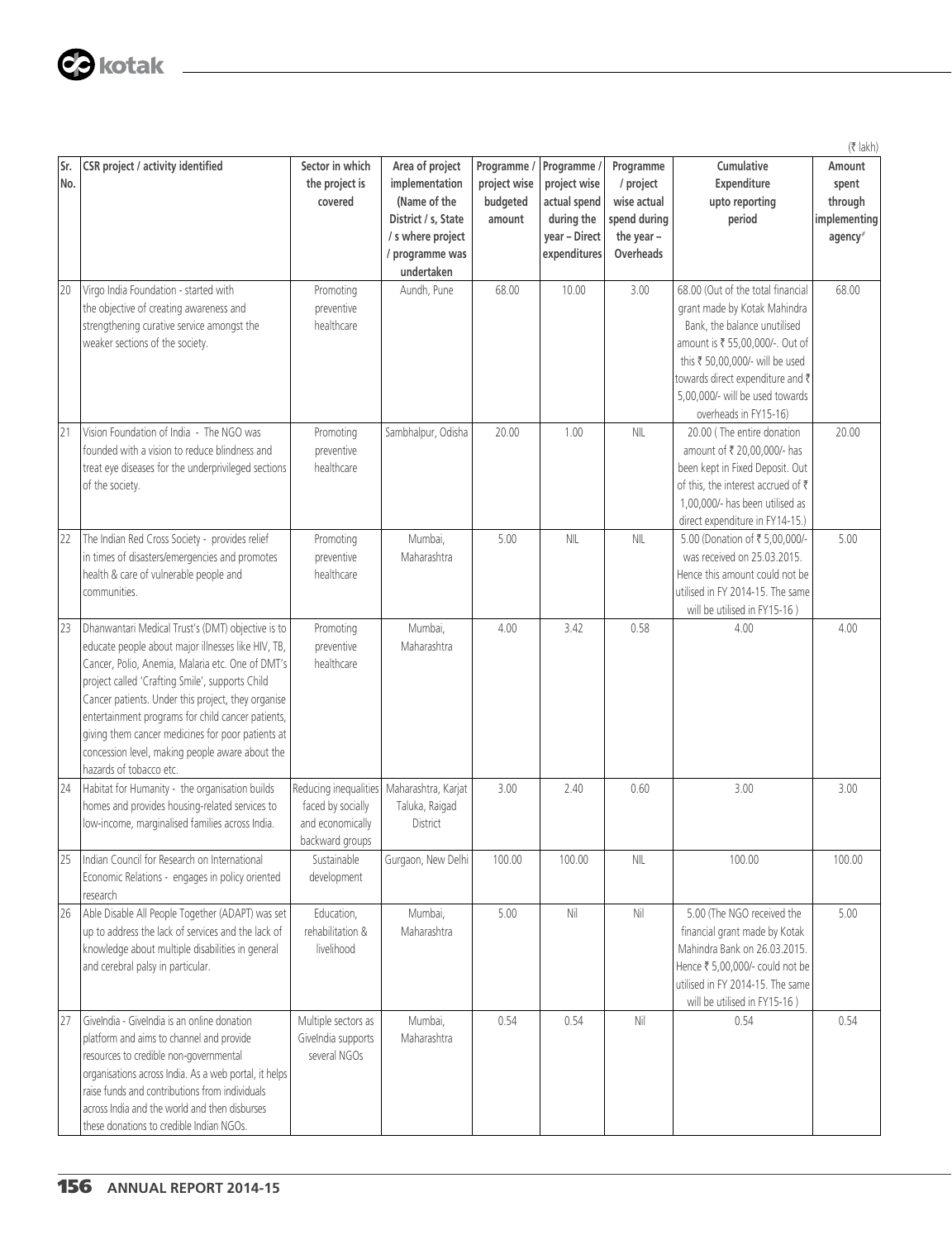# CONSOLIDATED FINANCIAL STATEMENTS

#### **Business Responsibility Report**

| Sr.<br>INo. | <b>CSR</b> project / activity identified                                                                                                                                                                                                                                                                                                                                                     | Sector in which<br>the project is<br>covered | Area of project<br>implementation<br>(Name of the<br>District / s, State<br>/ s where project<br>programme was<br>undertaken      | Programme /<br>project wise<br>budgeted<br>amount | Programme /<br>project wise<br>actual spend<br>during the<br>year - Direct<br>expenditures | Programme<br>/ project<br>wise actual<br>spend during<br>the year $-$<br>Overheads | Cumulative<br>Expenditure<br>upto reporting<br>period | $(5$ lakh)<br>Amount<br>spent<br>through<br>implementing<br>agency <sup>#</sup> |
|-------------|----------------------------------------------------------------------------------------------------------------------------------------------------------------------------------------------------------------------------------------------------------------------------------------------------------------------------------------------------------------------------------------------|----------------------------------------------|-----------------------------------------------------------------------------------------------------------------------------------|---------------------------------------------------|--------------------------------------------------------------------------------------------|------------------------------------------------------------------------------------|-------------------------------------------------------|---------------------------------------------------------------------------------|
| 28          | Pangea Econetassets Private Limited                                                                                                                                                                                                                                                                                                                                                          | Sustainable<br>development                   | Panchmahal,<br>Gujarat,<br>Dwarka, Gujarat,<br>Kumbhalgarh<br>Wildlife Sanctuary,<br>Rajasthan,<br>Madanapalle,<br>Andhra Pradesh | 16.52                                             | 16.52                                                                                      | <b>NIL</b>                                                                         | 16.52                                                 | 16.52                                                                           |
|             | TOTAL CSR SPEND U/S 135 OF THE COMPANIES ACT, 2013, DURING FY 2014-15<br># The Bank has given a financial grant of Rs. 563.40 lakh to Kotak Education Foundation, done direct CSR intervention of Rs. 3.58 lakh to make benches in four schools in<br>Nandurdi village, near Nashik city, Maharashtra and implemented other CSR initiatives amounting to Rs. 630.56 lakh through other NGOs. |                                              |                                                                                                                                   |                                                   |                                                                                            |                                                                                    |                                                       | 1,197.54                                                                        |

The Bank continued its community engagement initiatives in villages around Nashik city. KMBL did direct CSR intervention through a CSR spend of Rs. 3.58 lakh towards benches for four schools in Nandurdi, a village approximately 40 kms from Nashik city, Maharashtra, where schools lack basic infrastructure.



# **Enabling Livelihood through Education**

KMBL believes that education is key to the alleviation of social malaise afflicting India's underprivileged. In a bid to address this issue, the Bank has established the Kotak Education Foundation (KEF) in FY 2006-07 with a purpose to support children and youth from such families through different education-based interventions on a sustainable basis.

KEF provides various interventions in the fields of education and livelihood for children and youth from Below Poverty Line (BPL) families in Mumbai, Thane and Raigad regions. KEF has seven school based programmes, and has partnered with 28 schools, many of which are located in M-ward locality (Deonar and Govandi area) of Mumbai. KEF opted to work in M-ward region as it ranks

Benches donated to schools in Nandurdi village, near Nashik

lowest in the human development index (HDI) in Mumbai. These regional language schools are government-aided private schools based in some of the poorest neighbourhoods. In addition, KEF's livelihood programme provides vocational skills in the retail and hospitality sector to youth who have dropped out of school.

# **Student Intervention Programme (SIP)**

# **Kotak Umang - Spoken English Programme**

Students in KEF partner schools find it difficult to learn English, in spite of it being introduced at primary levels, because of inadequate teaching and lack of exposure to the language. Most teachers in these schools struggle to speak the language, and students also have no support to learn it at home. In fact, 60% of seven and eight standard students cannot read or even comprehend basic English.

Since 2007, KEF has been attempting to bridge this gap with Spoken English Programme which aims to train students to understand and speak in English. It is hoped that these skills and knowledge will help the students when they move to colleges (where the medium of instruction is English) as well as help them find jobs in the organised sector at a later date.

Saima Khatoon Azad Khan, a student of Standard 9 at Shaheen Urdu High School, made best use of Umang classes by using her class experiences in day-to-day life. Umang's motto is to make sure that children enrolled in the programme at least know how to speak simple English. Through the classes, she actively participated in the skits designed to help students overcome their fear and speak English on a larger platform. She also gained confidence to stand against all odds and for her rights. She surged to be the class top scorer whilst managing household chores along with studies. One of her English teacher says "When I spoke to her, she made me feel so proud by saying that she learnt a lot from Umang classes, and it was a great inspiration for her".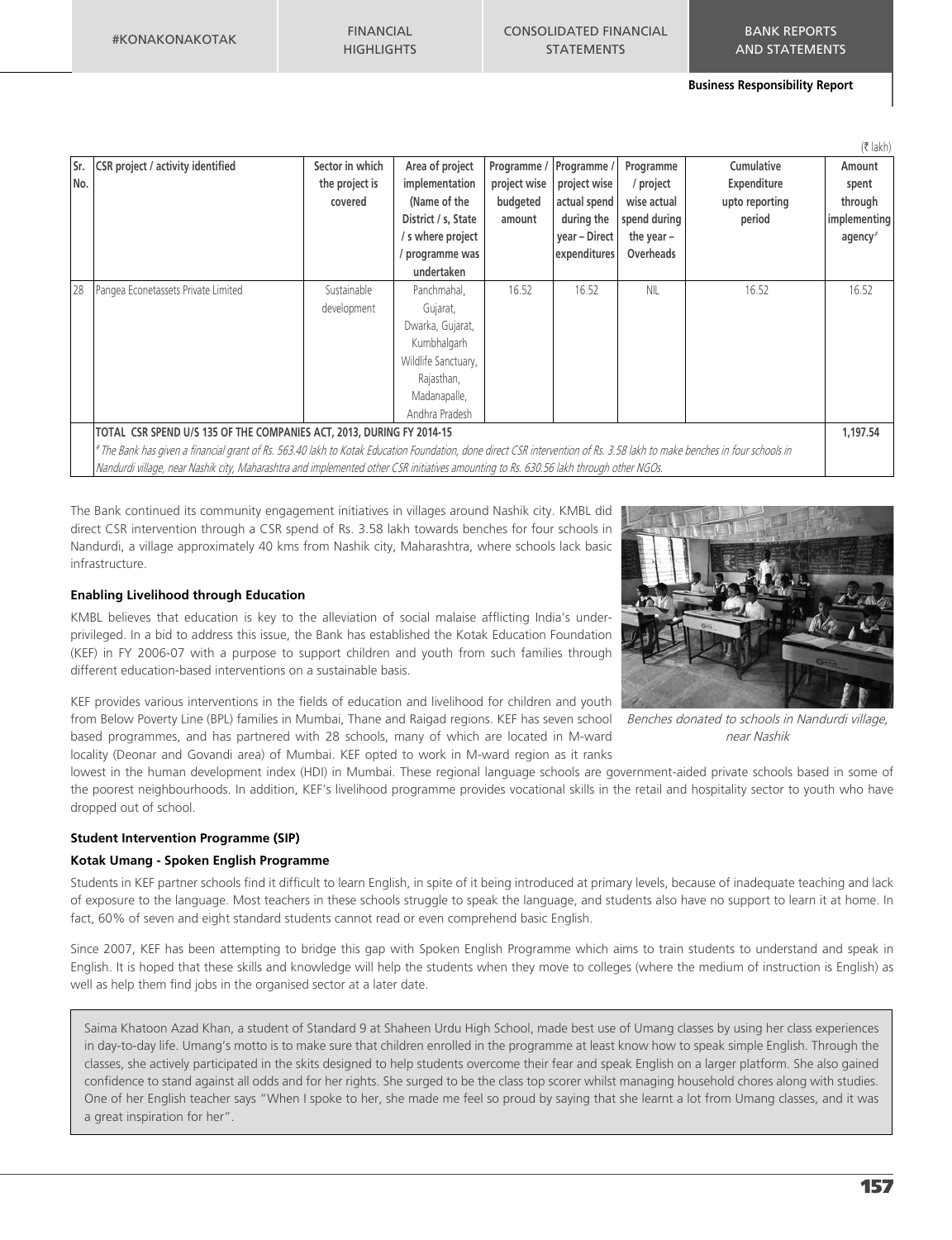

# **Promoting Health & Nutrition**

Health issues among children are not identified at an early stage in most cases and are often responsible for significant drop outs and/or underperformance in academics. KEF realised that very few schools have adequate sanitation facilities like toilets, drinking water, hand washing points, etc. KEF undertook numerous activities centred on addressing health issues in schools by providing preventive and corrective measures such as Eye Care, Kishori Sehat Abhiyan (prevention of anaemia amongst adolescent girls), Parvarish (curbing undernourishment amongst pre-primary and primary children), deworming and hygiene education and Majhi Swachha Shala (cleanliness initiative). All these initiatives seek to develop the formation of healthy habits at a tender age.

Jayanta Khandu Chaudhari, a tribal student from Bhanuben Pravin Shah School in Tara village (Maharashtra) studying in Standard V, was referred to Bachooali Hospital for further investigation, after initial screening at the eye camp organised by KEF.

As diagnosed, he needed to undergo retina surgery for the right eye and laser surgery for the left eye. During the counselling session at the hospital, it was discovered that the parents were totally unaware of impairment. The doctor explained that the retina of the right eye was completely damaged and chances of improvement in vision after surgery were minimum, and advised laser surgery for the left eye. The student was operated on in February 2015. The hospital extended the stay of the student as the family was living in a remote village. The student was called for follow-up twice after the surgery and the family came regularly to the hospital for check-ups. After doing a home visit, it was learnt that parents worked as daily wagers and therefore there was no fixed income in the family. It was becoming difficult for them to come for follow-up visit at hospital. The school authorities then helped in getting the student for further follow-up at the hospital. The child is showing progress slowly as he is able to see images of objects and people which he could not see prior to the surgery.

# **Scholarships**

To give students timely and right guidance so that they do not drift in life, KEF conducts two programmes for two different age groups and level of education. These programmes emphasise on providing academic support through in-school and coaching-class inputs, and emotional support to the child, and if need be to his/her family members.

#### **Kotak Udaan**

Kotak Udaan - a scholarship programme for school children, supports students facing extreme hardships in life by enhancing their learning environment and providing them holistic support. These students, due to social and financial circumstances, are at high risk of dropping out of school. Udaan selects marginalised students (e.g. orphans, first generation learners) from class eight and offers a range of activities that not only help them academically but also shape their personality.

In addition to tuition fees, KEF goes the extra mile to help a student. It understands the capability of each student, and provides necessary guidance and help until they complete SSC. Regular follow-ups and counseling for students and parents is conducted to make education a priority and create conducive environment for students to excel. For holistic growth, students are engaged through platforms of expression and exposures in the form of workshops, talent shows, visits and camps.

Kotak Udaan has managed to contain drop-out rate, with close to 90% students completing school. In the 2014 batch, four students scored more than 90% and a fifth of the batch scored over 80%. Almost all students who completed SSC have continued their education, and are now studying in Junior college.

Parag, a student with one of the KEF partner schools, suffered an inferiority complex arising out of poor living conditions at home. His father is a rickshaw driver and his mother is a housewife. Parag was very resentful and ashamed of his father's profession. His inability to accept his family background led to frequent fights at home. He started performing poorly at school and dropped out of coaching classes as well.

Parag was selected for the Kotak Udaan programme, where after months of counselling and sessions on dignity of labour and anger management, his attitude began to change. His concentration on studies improved and became determined to do well in his SSC exams. Parag secured 85% in SSC and was selected for Kotak "In Search for Excellence" scholarship.

# **Kotak "In Search of Excellence" (KISE)**

KISE scholarship is for junior college students who have scored over 80% in SSC. A large number of students cannot afford professional coaching classes because of the high fees. In an effort to support these students, KEF launched KISE, a scholarship project which recognises and honours the achievements of students of its partner schools. Every year, KEF rewards such students with a scholarship to cover basic educational needs relating to the tough early years of college. In order to encourage students to take up professional courses, the foundation tied up with Career Launcher, a specialised coaching class which helps students to prepare for various competitive exams. Five students of the 2014 batch aspiring to be engineers have been enrolled.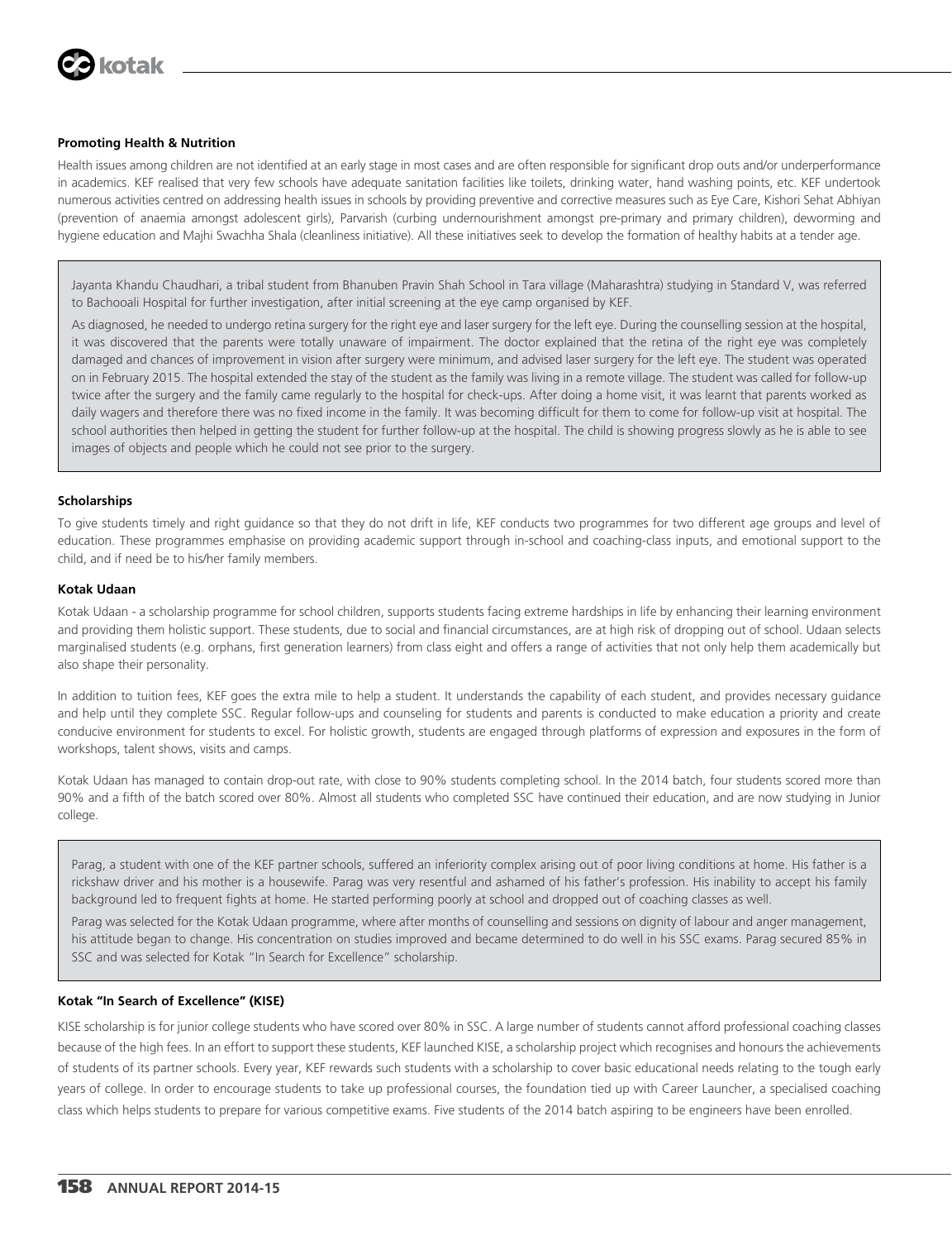Pritam was a very bright student from Kumud Vidyamandir, one of KEF's partner schools. He scored 93% in his SSC Board exams. He was selected for KISE. Subsequently, he pursued a diploma in electrical engineering from VJTI and then moved on to complete his degree in the same field from Fr. Agnel Engineering College, Bandra. He has also completed one year internship programme with L&T.

Pritam was selected by Johnson & Johnson through campus placement with a salary of ₹ 3.2 lakh per annum. Pritam now works in the Quality Control department of an organisation in China, and earns a salary of ₹ 13 lakh. Further, he has supported other KISE students in academics and also lent financial support to another student.

#### **School Teacher Enhancement Programme (STEP)**

Students from regional language schools often find it difficult to understand, speak, read or write English. Their inability to comprehend and use the language prevents them from pursuing higher education, technical knowledge, operating computers, and thereby, finding employment opportunities. One of the main causes for this inadequacy is that teachers themselves are not well versed in English. Lack of English training both prior and during their tenure makes it difficult for them to learn the language. Consequently, English is seldom used in the classroom.

#### STEP aims to help school teachers of KEF partner schools to improve their teaching skills through:

- Workshops on English and communication skills
- Workshops on teaching academic English, as well as other subjects like Science and Maths in English efficiently
- Focus on improving pedagogy
- Personalised mentoring through classroom observations and feedback

This programme has built confidence among many teachers and has equipped them with new skills, which eventually has translated in providing an improved learning environment for the students.

Nirmala Patankar, a teacher in one of the KEF partner schools, was low on self-confidence and was weak in English. She would give instructions and even teach English lessons in a regional language (Marathi). She was inducted into the School Teacher Enhancement Programme, and has worked hard to improve her vocabulary for the past year. This resulted in significant improvement in all areas of her work.

## **School Leadership Development Intervention (SLDI)**

SLDI aims to bring necessary changes in KEF's partner schools to boost the morale of school leaders of their capability. To ensure significant development at personal and organisational level, primary and secondary head teachers are accompanied by an assistant head teacher and a supervisor. This creates a pipeline of leaders in the school who can take charge and guide children both academically and otherwise. By building on the school leaders' managerial and leadership competencies, SLDI creates awareness among school leaders about the critical role they play in breaking the cycle of poverty faced by most students.

#### **Kotak Unnati**

Kotak Unnati is a vocational training program for youth drop-outs from schools / colleges, in the age group of 18-25 and from underprivileged backgrounds. After completion of three month training, the youth are placed with leading brands of retail / hospitality, for entry-level jobs. These become the foundation for a sustainable career which will help them to raise their families out of poverty. Across the three completed batches, 519 aspirants (i.e. 68% of those enrolled) successfully completed training and were willing to take up employment. Of these 489 aspirants, 94% found employment. The training at Kotak Unnati is conducted by KEF's team imparting spoken English, basic IT and life skills for all aspirants. Over 13 weeks, the daily training ensures that they get into the right habits of regularity and punctuality, grooming and etiquettes. They are also trained in 'Pocket Money' – a



Vocational training for Kotak Unnati students

financial literacy module developed and co-sponsored by National Institute of Securities Markets (NISM). They are exposed to motivational sessions by guest lecturers / volunteers from the industry. They also undergo 2-3 weeks of on-the-job training with their future employers, to equip them to hit the ground running. In FY 2014-15, 946 aspirants enrolled in nine centres of which 467 aspirants were placed by KEF.

#### **Kotak Mahindra Group CSR Activities**

The Group supports several NGOs through contributions, employee engagement and volunteering initiatives.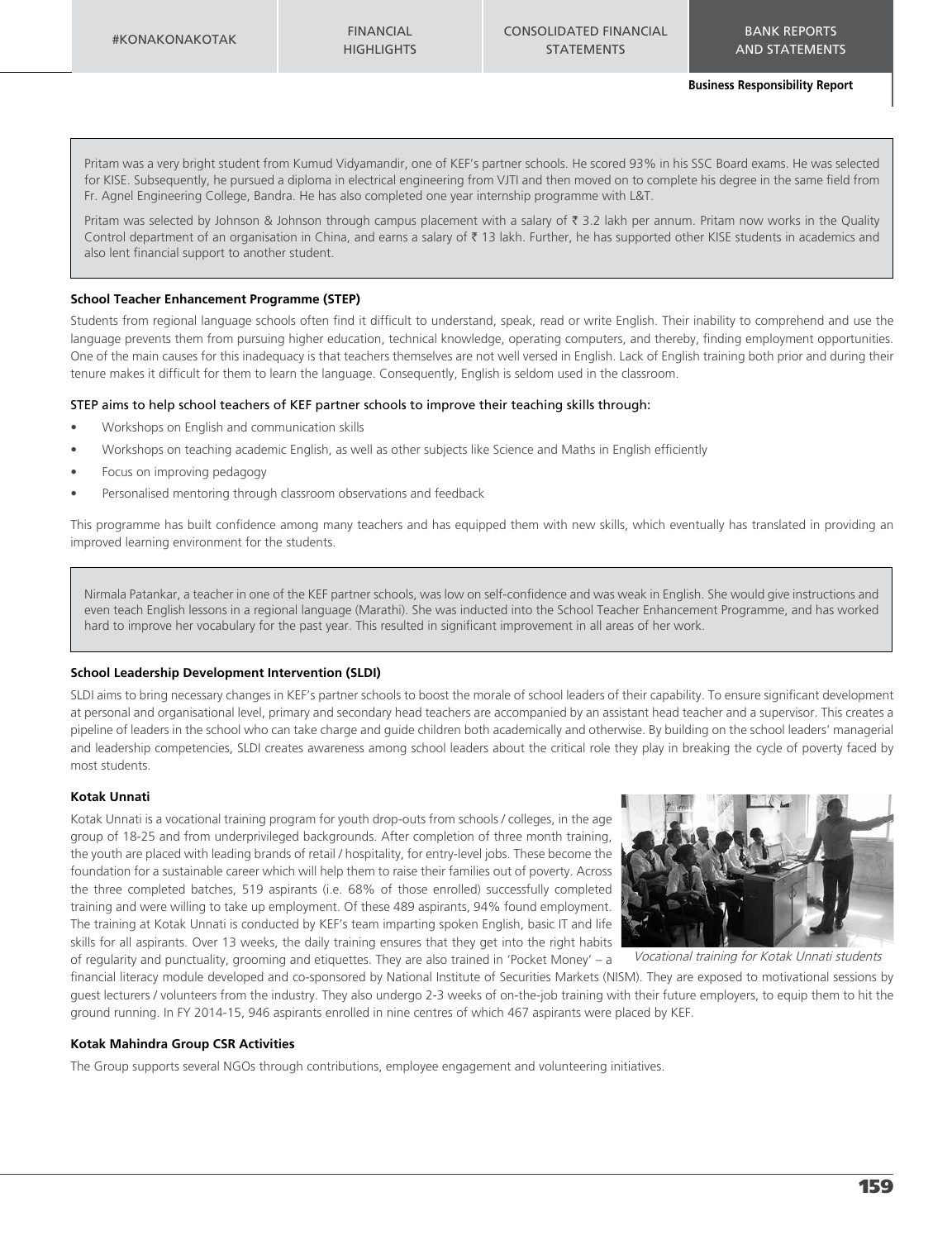

Blood donation drive organised across 13 cities Puneet Kapoor, Sr. EVP hands over the



cheque of  $\bar{\tau}$  1,01,173/- to CPAA



Employees volunteer in Habitat for Humanity's Build programme near Karjat



Employees of Kotak Mahindra Group participate in Swachh Bharat Abhiyaan initiatives

# **Blood Donation**

Every year the Bank organises a week long blood donation camp across its offices in 13 cities to commemorate Kotak Mahindra Group Day (Kotak Mahindra was established on November 21, 1985). In November 2014, 1,367 units of blood were collected.

# **Building Homes for the Needy**

The Bank sponsored 60 employees to volunteer in Habitat for Humanity's Build programme to construct decent and affordable homes for rural families in need of urgent shelter.

# **Providing Aid to Cancer Patients**

The Bank conducts a monthly newspaper collection drive, in association with Dhanwantari Medical Trust. Proceeds from sale of newspapers are used for nutrition and treatment of cancer affected children. In FY 2014-15, KMBL collected ₹ 34,275/- for 3,626 kgs of newspapers.

On the occasion of its annual Reward and Recognition programme 'Star Trek', the Bank's Customer Contact Centre (CCC) at Kotak Infiniti, organised a Fun 'n' Fair and donated

proceeds of the event to Cancer Patients Aid Association.  $\bar{\bar{\tau}}$  1, 07,173/- was donated to the NGO.

# **Kotak Mahindra Group Payroll Giving Programme**

Employees of KMBL and its subsidiaries support six NGOs - The Akanksha Foundation, Cancer Patients Aid Association (CPAA), National Association for the Blind (NAB), Dignity Foundation, Make-A-Wish Foundation of India and Society of Parents of Children with Autistic Disorders (SOPAN).

# **Swachh Bharat Abhiyaan Initiative**

KMBL launched its Swachh Bharat Abhiyaan initiative at Chennai Marathon on December 7, 2014, where employees of the group, led by senior members, cleaned up the venue after the marathon. Similarly clean up drives were organised during the Powai Marathon (Mumbai), Bangalore Cyclothon, and Clean BKC (Mumbai).

# **Mumbai Marathon 2015**



Employees participated in Mumbai Marathon 2015 and raised pledges in support of 6 NGOs



KVS Manian and Shanti Ekambaram are highest and second highest individual pledge raisers

100 Kotakites ran Mumbai Marathon 2015 in support of four NGOs – Cancer Patients Aid Association (CPAA), The Indian Council for Mental Health (ICMH), Society of Parents of Children with Autistic Disorders (SOPAN) and Kotak Education Foundation (KEF).

- Kotak runners raised pledges amounting to  $\bar{\tau}$  45,21,855/-, and collectively with Bank's contribution, the total funds raised, amounts to  $\bar{z}$  61,21,855/. KMBL has been acknowledged as the 2nd Highest Fundraising Company in Corporate Challenge category.
- KVS Manian, President Corporate, Institutional & Investment Banking, raised ` 13,81,116/- and was acknowledged as highest individual pledge raiser in the Corporate Challenge category.
- Shanti Ekambaram, President Consumer Banking raised  $\bar{x}$  10,21,000/- and was acknowledged as second highest individual pledge raiser in the Corporate Challenge category.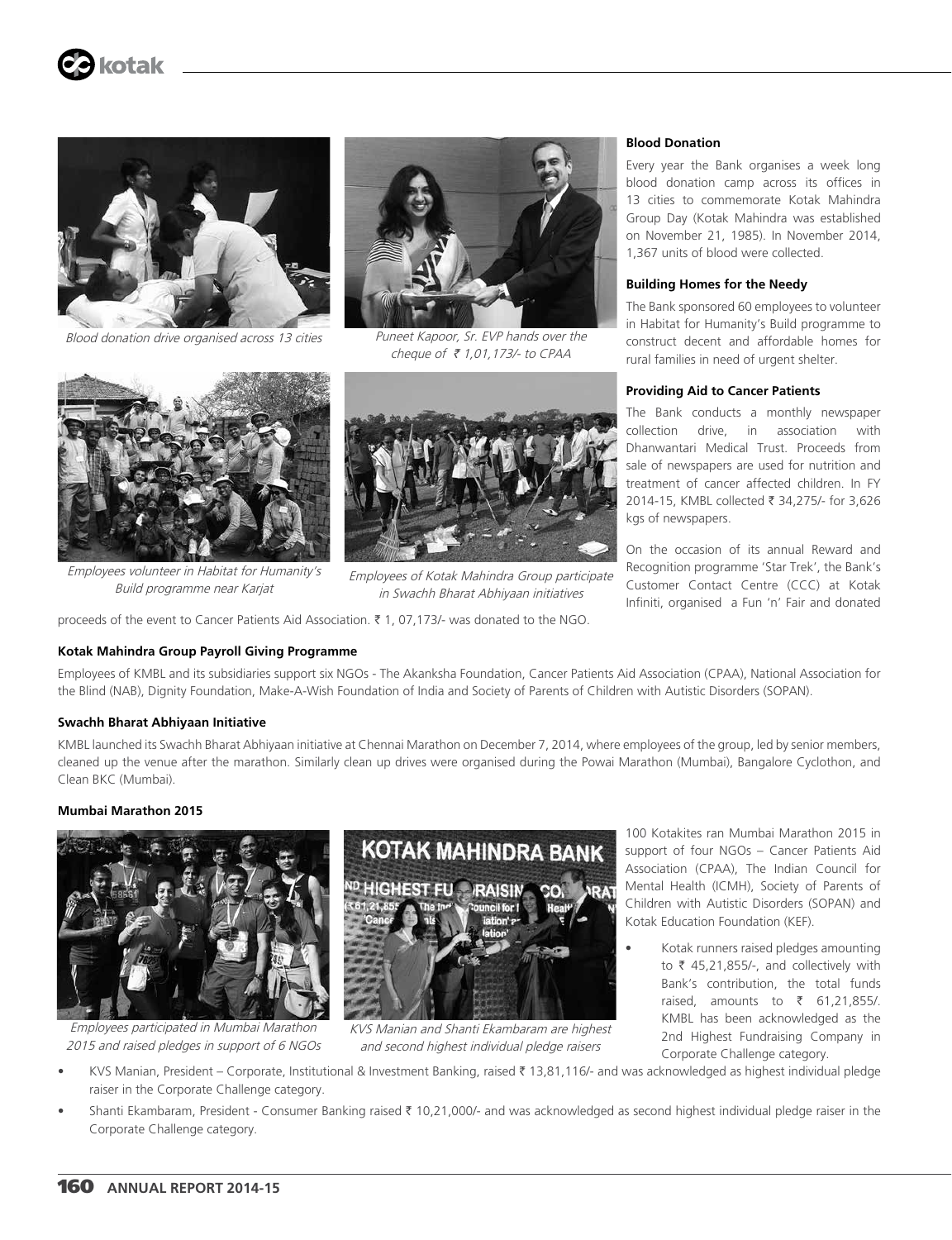#KONAKONAKOTAK FINANCIAL **HIGHLIGHTS**  CONSOLIDATED FINANCIAL STATEMENTS

BANK REPORTS AND STATEMENTS

**Business Responsibility Report**

#### **Delhi Half Marathon 2014**

25 Kotakites ran Delhi Half Marathon 2014 in support of the NGO – Action for Ability Development & Inclusion. Vineet Prakash, Vice President - Corporate Banking, was acknowledged as the highest individual fund raiser in the Corporate Challenge category.

## **Pinkathon**

134 women employees in Mumbai and 13 women employees in New Delhi participated in Pinkathon – a run for women to spread awareness on breast cancer.



Employees participated in Delhi Half Marathon 2014 and raised pledges for the NGO - Aadi



Women employees participate in Pinkathon for breast cancer awarness

#### **Financial Literacy Camps**

KMBL conducted Financial Literacy Camps where over 60 activities were conducted in different locations across Maharashtra (Jalgaon District), Rajasthan, (Nimbhaira, Sumerpur Districts), Gujarat (Rabod, Khandach Districts), Madhya Pradesh (Hoshangabad District) and Bihar (Muzaffarpur, Begusarai Districts). These activities were conducted in the form of customer meets at bank branches and nearby villages, schools and local markets. Door-to- door activities were also conducted. Overall 1,100 people participated in these activities. They were briefed about the importance of savings and banking activities and advantages of financial planning were also explained. Participants' reviews on Financial Literacy Camps were positive. They were keen to understand various non-essentials where money was spent, and learned how to save money.

# PRINCIPLE 9: CUSTOMER VALUE

#### **Enhancing Customer Value**

KMBL has introduced a number of measures to gauge customer experience at various touch-points. Feedback is measured rigorously month on month and the same is then analysed to ensure continuous improvements in service delivery across the Bank. As a part of the new initiatives taken, the Bank now measures transactional feedback of their customers and then evaluates customer experience based on the interaction with the Bank staff, branch visits etc. The exemplary service standards that the Bank has set for itself, is now being reinforced aggressively through the concept of "Service Dilse". The core idea behind this concept is to convert the customers' "moment of truth" into "moment of magic", purely by driving the right kind of customer behavior at the branches. Further, the Bank evaluates internally as well as deploys external agencies to measure various aspects of customer feedback.

There are various kinds of customer service surveys that get done for tracking service metrics and customer feedback. Some are commissioned and some are third party syndicated surveys. The Banking Codes and Standards Board of India (BCSBI) – an independent banking industry watchdog that protects consumers of banking services in India, conducted a survey in an endeavour to oversee compliance at the Bank. The respondents were onsite customers on the Bank's premises who were selected by CRISIL.

The survey was conducted at 3,035 branches, 55 Central Processing Centres and 48 member banks; 6,000 customers were interviewed on 16 parameters.

For Kotak Mahindra Bank - 28 branches and one hub were chosen. The Bank received high level of compliance with a score of 85, and ranked 2nd amongst 19 private sector banks, and 3rd amongst all 48 banks.

#### **Customer Satisfaction**

The Bank commissions its annual customer satisfaction survey through an accredited research provider, IMRB- CSMM. As per the survey findings, a dip of 2% was observed in the overall customer satisfaction. The Bank has already started identifying specific areas in which the dip has happened and is working on improving the same. The customer satisfaction surveys focused on three areas viz. customer transactions initiated at branches, customer feedback in processing of their service requests and quality of RMs' interaction with customers. Summary of "Voice of Customer" across these parameters:

| <b>VOICE OF CUSTOMER</b>       | $Sen-14$ | <b>Oct-14</b> | <b>Nov-14</b> | <b>Dec-14</b> | $Jan-15$ |
|--------------------------------|----------|---------------|---------------|---------------|----------|
| Feedback on RO/RM              | 42%      | 77%           | 74%           | 70%           | 74%      |
| Br. Txn Monitoring (NEFT/RTGS) | 74%      |               | 85%           | 87%           | 76%      |
| Siebel SR Closure              | $**$     | 78%           | 66%           | 66%           | 70%      |
| Physical & e-feedback form     | 96%      | 96%           | 96%           | 96%           | 94%      |

\* Not done in October 2014

\*\* Started from October 2014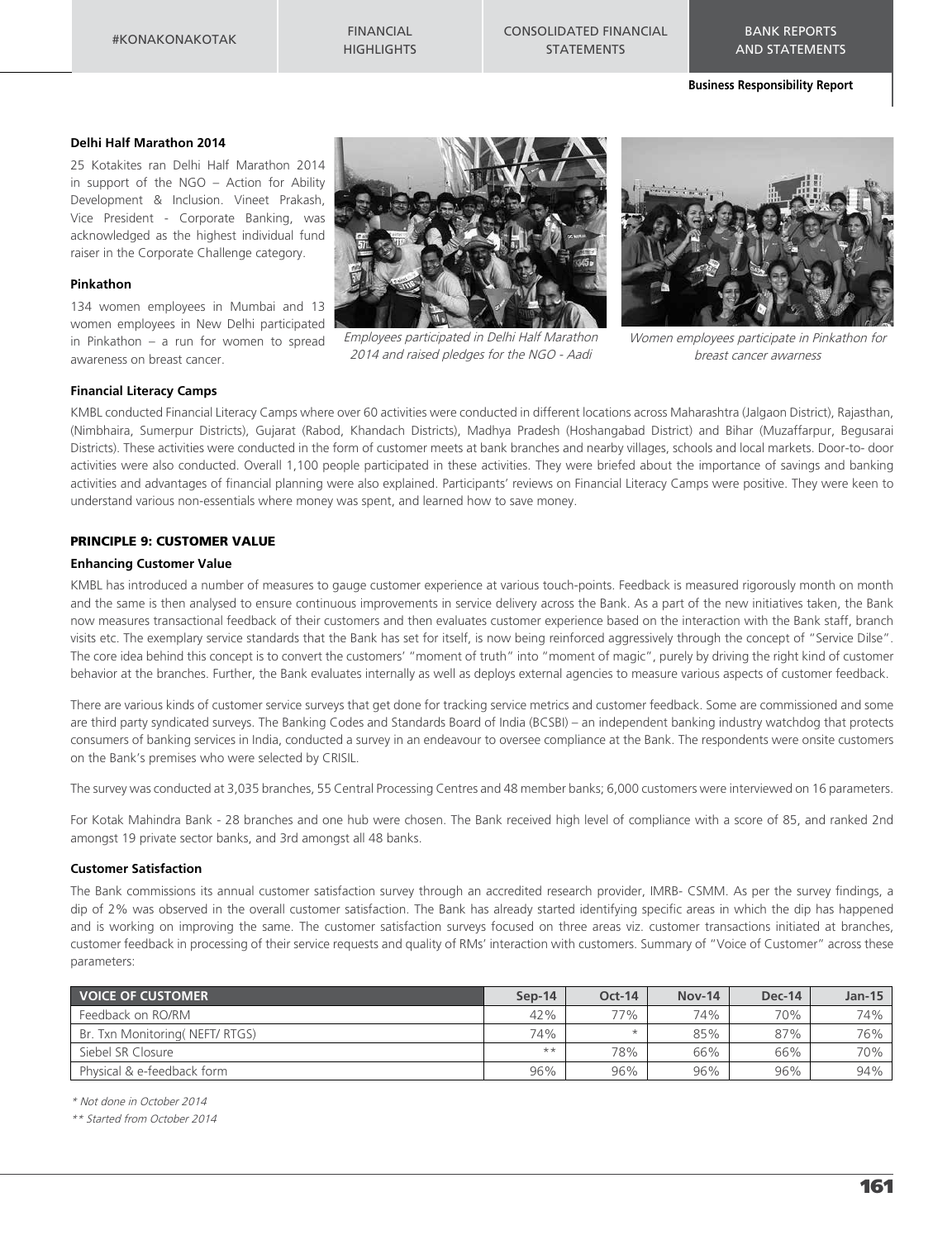

As compared to FY2013-14, the customer service parameters have been realigned to project the actual customer experience at the Bank. Few key changes initiated to drive customer centric behavior are as below:

- Driving through appreciations, defining & sharing expected behaviours, and finally measuring it through mystery shopping (internal and external)
- August-December 2014 "Service Dilse" rollouts happened with 9+ video case studies. External vendor appointed for mystery shopping. The overall results will have an impact on the performance appraisal of the branches.
- Service Request Audits in Scorecard were made stringent from August 2014 onwards included to see resolutions from customer's point of view & what communication customer receives

### **Developing Customer Loyalty**

The Bank has a number of mechanisms for gathering feedback and resolving grievances from its myriad stakeholders. The grievance redressal mechanism at KMBL is well publicised across its website and all branches. A customer can formally escalate/lodge a grievance by sending an email, letter, fax, or by visiting the branch. The complaints are then recorded and resolved within well-defined timelines depending on the types of customer issues. KMBL prioritises resolution of grievances received on social media platform.

#### **Meeting Customer Demands**

Next generation banking is rapidly growing in India and KMBL recognises the importance of digital platforms to reach out to customers. The Bank has a slew of digital innovative banking solutions which simplify otherwise cumbersome banking processes and offer customers a faster, more simplified way to bank.

- **Jifi Saver:** A social savings bank account which can be managed via Twitter and Facebook. It seamlessly integrates popular social media platforms with conventional banking. The account also has a rewards programme, and over 23 services, including mobile and DTH recharge, which can be availed under its Hashtag Banking proposition.
- **KayPay:** This is the world's first bank agnostic, real time funds transfer platform, connecting over 250 million bank account holders from 29 Indian banks. One can transfer funds to contacts on Facebook and Google+, or by simply entering the email id of the beneficiary. The platform has seen rapid adoption since its launch in October 2014. It has also been rated among the most innovative payment platforms, both in India and globally.



Puneet Kapoor, Manish A and GPJ Gupta receive 'Best Use of Digital and Channel Technology Award' for Instant Pin Regeneration at IBA Technology Awards 2014-15

- I**nstant Pin Generation for Debit and Credit Cards:** This service enables customers to generate a PIN immediately through channels like net banking, mobile banking & Interactive Voice Response (IVR). Earlier, the only method to regenerate PIN for debit & credit cards was to request for a physical PIN mailer which took anywhere between 4 – 10 days to reach the customer. As a result, customers were not able to use their card(s) during this period.
- **Insta Balance Service:** Customers can quickly check balances of all their accounts from their mobile devices. All they need to do is give a missed call to the toll-free number – 1800 274 0110 from their registered mobile number. The system instantly identifies all accounts linked to the mobile number, and fetches balance of the accounts, which is sent to the customer via SMS. The entire process takes less than 30 seconds. This service is offered for up to 10 accounts linked to the mobile number.
- **Mail Money:** Mail Money allows customers to transfer funds simply by entering an email id and mobile number of a beneficiary and initiate a fund transfer through KMBL's secure net banking. By using Mail Money, the sender is not required to know the recipient's bank account details for initiating the transfer.



 (Right to left) Deepak Sharma and Manish A receive 'Best New Product and Service' for Kotak Jifi at Efma Accenture Innovation Awards 2014



Jasneet Bachal receives 'Best Social Media Project' by Asian Banker for Jifi and KayPay

• **Message Money:** This feature enables customers to transfer money through the mobile banking application, merely by entering the mobile number of the recipient in the beneficiary details. Users can access their contact list to fetch the mobile number and share the required information via any of the messaging options available on his device, such as Whatsapp, WeChat, Hike, etc.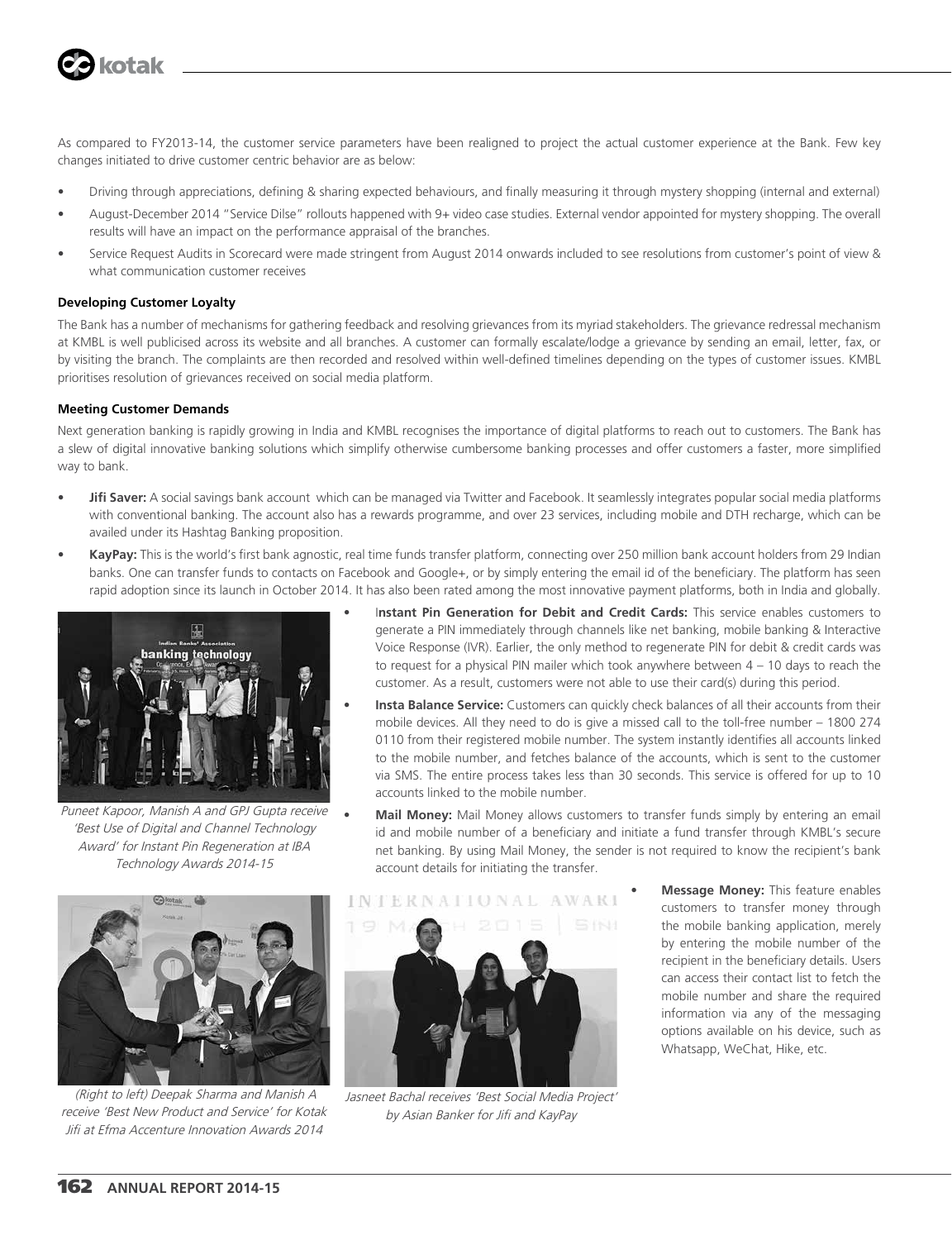|                                                         | Section A: General information about the company                                                |                                                                                                                                   |  |  |  |  |
|---------------------------------------------------------|-------------------------------------------------------------------------------------------------|-----------------------------------------------------------------------------------------------------------------------------------|--|--|--|--|
| $\mathbf{1}$                                            | Corporate Identity Number (CIN) of the Company                                                  | L65110MH1985PLC038137                                                                                                             |  |  |  |  |
| $\overline{2}$                                          | Name of the Company                                                                             | Kotak Mahindra Bank Limited                                                                                                       |  |  |  |  |
| 3                                                       | Registered address                                                                              | 27BKC, C27, G-Block, Bandra Kurla Complex,<br>Bandra (E), Mumbai - 400 051                                                        |  |  |  |  |
| $\overline{4}$                                          | Website                                                                                         | www.kotak.com                                                                                                                     |  |  |  |  |
| 5                                                       | Email id                                                                                        | cr@kotak.com                                                                                                                      |  |  |  |  |
| 6                                                       | Financial year reported                                                                         | 2014-15                                                                                                                           |  |  |  |  |
| 7                                                       | Sector(s) that the Company is engaged in (industrial activity code-wise)                        | Code: 64191 - Kotak Mahindra Bank is a banking<br>company governed by the Banking Regulation Act,<br>1949                         |  |  |  |  |
| 8                                                       | Three key products/services of the Company (as in balance sheet)                                | Deposits, Advances and Investment Advisory.                                                                                       |  |  |  |  |
| 9(i)                                                    | Number of international locations                                                               | None                                                                                                                              |  |  |  |  |
| $9$ (ii)                                                | Number of National locations                                                                    | 643                                                                                                                               |  |  |  |  |
| 10                                                      | Markets served by the Company - Local/State/National/International/                             | India                                                                                                                             |  |  |  |  |
|                                                         | Section B: Financial detail about the company                                                   |                                                                                                                                   |  |  |  |  |
| $\mathbf{1}$                                            | Paid up capital (INR)                                                                           | ₹ 386.18 crore as on 31st March, 2015                                                                                             |  |  |  |  |
| $\overline{2}$                                          | Total turnover (INR)                                                                            | ₹ 11,748.32 crore (Bank Standalone)                                                                                               |  |  |  |  |
| 3                                                       | Total profit after taxes (PAT) (INR)                                                            | ₹ 1,865.98 crore (Bank Standalone)                                                                                                |  |  |  |  |
| $\overline{4}$                                          | CSR spend as percentage of profit after tax (PAT) (%)                                           | 0.64% (Bank Standalone)                                                                                                           |  |  |  |  |
| 5                                                       | List of CSR activities                                                                          | Refer 'Investing in Community Development' section of<br>'Business Responsibility Report', page 152                               |  |  |  |  |
| <b>Section C: Other details</b>                         |                                                                                                 |                                                                                                                                   |  |  |  |  |
| $\mathbf{1}$                                            | Company subsidiaries / joint-ventures                                                           | Refer Related Party Disclosures of the Annual Report,<br>page 232                                                                 |  |  |  |  |
| $\overline{2}$                                          | Subsidiaries participating in Company's BR initiatives                                          | Nil                                                                                                                               |  |  |  |  |
| 3                                                       | Other entities (e.g. suppliers, distributors etc.) participating in Company's BR<br>initiatives | Nil                                                                                                                               |  |  |  |  |
| Section D (1): Business Responsibility Information (BR) |                                                                                                 |                                                                                                                                   |  |  |  |  |
| 1.a                                                     | Director responsible for implementation of BR policies (DIN)                                    | 00012214                                                                                                                          |  |  |  |  |
|                                                         | Director responsible for implementation of BR policies (Name)                                   | Mr. C. Jayaram                                                                                                                    |  |  |  |  |
|                                                         | Director responsible for implementation of BR policies (Designation)                            | Joint Managing Director                                                                                                           |  |  |  |  |
| 1.b                                                     | BR Head (DIN, if applicable)                                                                    | N.A.                                                                                                                              |  |  |  |  |
|                                                         | BR Head (Name)                                                                                  | Mr. Rohit Rao                                                                                                                     |  |  |  |  |
|                                                         | <b>BR Head (Designation)</b>                                                                    | Vice<br>Executive<br>President,<br>Head<br>Corporate<br>$\overline{\phantom{a}}$<br>Communications, Business Responsibility & CSR |  |  |  |  |
|                                                         | BR Head (Telephone number)                                                                      | +91-22-6166 0001                                                                                                                  |  |  |  |  |
|                                                         | BR Head (email id)                                                                              | rohit.rao@kotak.com                                                                                                               |  |  |  |  |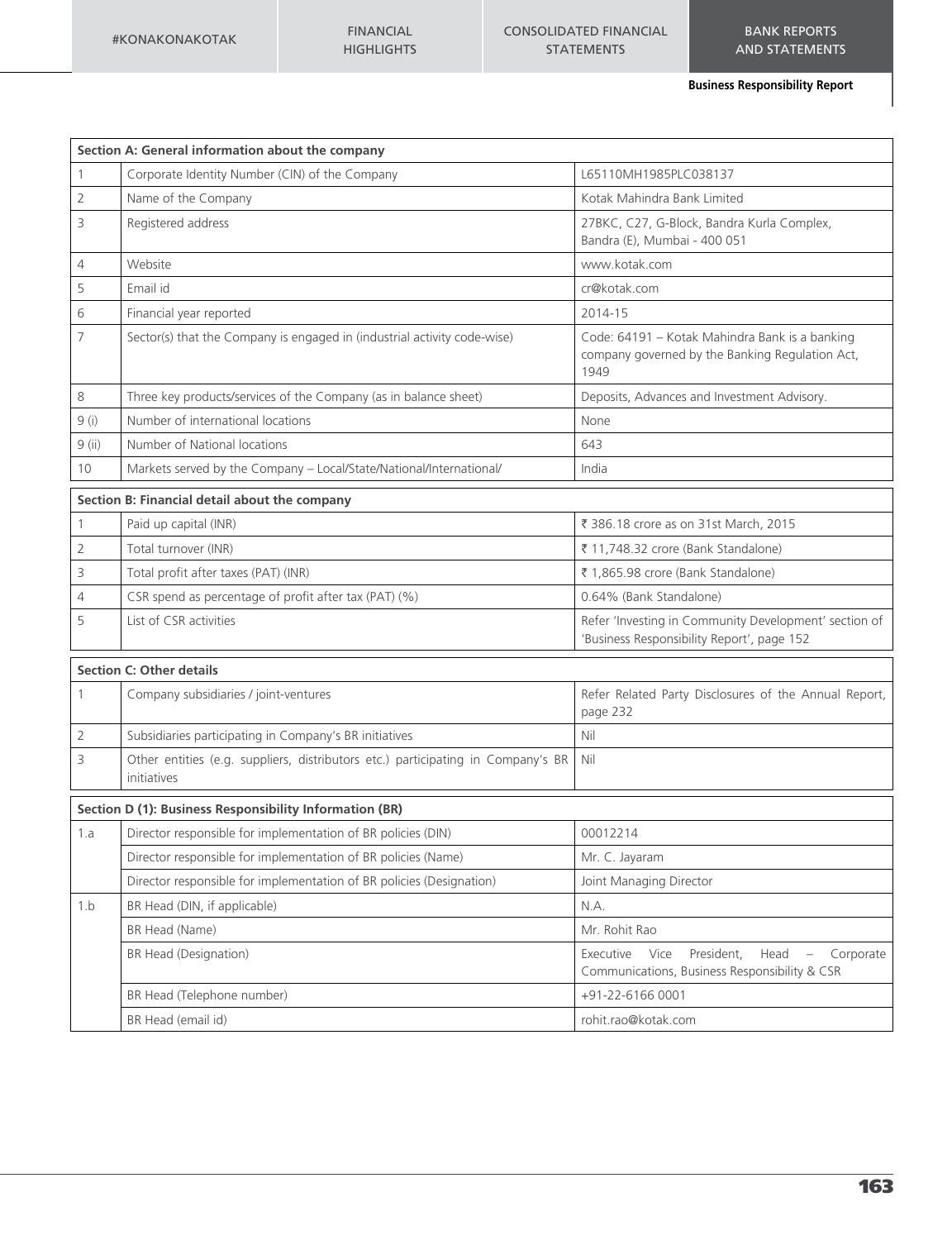

| Section D (2): Principle-wise (as per NVGs) BR Policy/policies (Reply in Y/N)                                                                                               |                                                                                                                                                       |                                                                                                                                                                                                |                |                |                                                                                                                                                                                                                                                                           |                |     |           |     |     |
|-----------------------------------------------------------------------------------------------------------------------------------------------------------------------------|-------------------------------------------------------------------------------------------------------------------------------------------------------|------------------------------------------------------------------------------------------------------------------------------------------------------------------------------------------------|----------------|----------------|---------------------------------------------------------------------------------------------------------------------------------------------------------------------------------------------------------------------------------------------------------------------------|----------------|-----|-----------|-----|-----|
|                                                                                                                                                                             |                                                                                                                                                       | P 1                                                                                                                                                                                            | P <sub>2</sub> | P <sub>3</sub> | P 4                                                                                                                                                                                                                                                                       | P <sub>5</sub> | P 6 | <b>P7</b> | P 8 | P 9 |
| 1.                                                                                                                                                                          | Policy/policies for.                                                                                                                                  | Y                                                                                                                                                                                              | Y              | Y              | Y                                                                                                                                                                                                                                                                         | Y              | Y   | Y         | Y   | Y   |
| 2.                                                                                                                                                                          | Policy being formulated in consultation with the<br>relevant stakeholders.                                                                            | Y                                                                                                                                                                                              | Y              | Υ              | Y                                                                                                                                                                                                                                                                         | Y              | Υ   | Υ         | Y   | Y   |
| 3.                                                                                                                                                                          | Policy conforming to national / international standards                                                                                               | Y                                                                                                                                                                                              | Y              | Y              | Y                                                                                                                                                                                                                                                                         | Y              | Y   | Y         | Y   | Y   |
| 4.                                                                                                                                                                          | Policy approved by the<br>Board and signed by MD / CEO / appropriate Director.                                                                        | Y                                                                                                                                                                                              | Y              | Y              | Y                                                                                                                                                                                                                                                                         | Y              | Y   | Υ         | Y   | Y   |
| 5.                                                                                                                                                                          | Committee of the Board / Director/Official to oversee<br>the implementation of the policy.                                                            | Y                                                                                                                                                                                              | Y              | Y              | Y                                                                                                                                                                                                                                                                         | Y              | Y   | Y         | Y   | Y   |
| 6.                                                                                                                                                                          | Link for the policy to be viewed online                                                                                                               | All policies are available on the Bank's intranet.                                                                                                                                             |                |                |                                                                                                                                                                                                                                                                           |                |     |           |     |     |
| 7.                                                                                                                                                                          | Policy formally communicated to all relevant internal<br>and external stakeholders.                                                                   | Yes. Policies have been communicated to all key internal stakeholders of the Bank.<br>The communication on policies covering all internal and external stakeholders is<br>an on-going process. |                |                |                                                                                                                                                                                                                                                                           |                |     |           |     |     |
| 8.                                                                                                                                                                          | In-house structure to implement the policy/policies.                                                                                                  | Y                                                                                                                                                                                              | Y              | Y              | Y                                                                                                                                                                                                                                                                         | Y              | Y   | Y         | Y   | Y   |
| 9.                                                                                                                                                                          | Grievance redressal mechanism related to the policy/<br>policies to address stakeholders' grievances related to<br>the policy/policies.               | Y                                                                                                                                                                                              | Y              | Υ              | Y                                                                                                                                                                                                                                                                         | Y              | Y   | Y         | Y   | Y   |
| 10.                                                                                                                                                                         | Independent audit/evaluation of the working of this<br>Evaluation done through internal audit mechanism.<br>policy by an internal or external agency. |                                                                                                                                                                                                |                |                |                                                                                                                                                                                                                                                                           |                |     |           |     |     |
| Section D (2.a): BR Information - Principle-wise (as per NVGs) explanation. If the answer to S. No.1 under Section D (2) against any<br>Principle is "No" - Not Applicable. |                                                                                                                                                       |                                                                                                                                                                                                |                |                |                                                                                                                                                                                                                                                                           |                |     |           |     |     |
| Section D (3): BR Governance                                                                                                                                                |                                                                                                                                                       |                                                                                                                                                                                                |                |                |                                                                                                                                                                                                                                                                           |                |     |           |     |     |
| 1.a                                                                                                                                                                         | Frequency of Board of Directors, Committee of the Board or CEO review of BR<br>performance                                                            |                                                                                                                                                                                                |                |                | BR Committee met twice in FY 2014-15. The Bank<br>has also put in place CSR Committee U/S 135 of the<br>Companies Act 2013, which met thrice in FY 2014-15.<br>Further, the Bank has been updating its CSR initiatives<br>and CSR expenditure to the Board every quarter. |                |     |           |     |     |

| 1.a         | Frequency of Board of Directors, Committee of the Board or CEO review of BR<br>performance                                                                                                                                  | BR Committee met twice in FY 2014-15. The Bank<br>has also put in place CSR Committee U/S 135 of the<br>Companies Act 2013, which met thrice in FY 2014-15.<br>Further, the Bank has been updating its CSR initiatives<br>and CSR expenditure to the Board every quarter. |  |  |  |  |
|-------------|-----------------------------------------------------------------------------------------------------------------------------------------------------------------------------------------------------------------------------|---------------------------------------------------------------------------------------------------------------------------------------------------------------------------------------------------------------------------------------------------------------------------|--|--|--|--|
| 1.b         | BR report or sustainability (frequency and hyperlink)                                                                                                                                                                       | <b>BR Report</b><br>Frequency: Annual<br>Hyperlink:<br>http://www.kotak.com/corporate-responsibility.html.                                                                                                                                                                |  |  |  |  |
|             | <b>Section E: Principle Wise Performance</b>                                                                                                                                                                                |                                                                                                                                                                                                                                                                           |  |  |  |  |
| Principle 1 |                                                                                                                                                                                                                             |                                                                                                                                                                                                                                                                           |  |  |  |  |
|             | Policy relating to ethics, bribery and corruption covering the Company and Group/<br>Joint Ventures/ Suppliers/Contractors/NGOs /Others                                                                                     | Refer 'Ethics, Transparency & Accountability' section of<br>'Business Responsibility Report', page 145                                                                                                                                                                    |  |  |  |  |
| 2           | Stakeholder complaints received in FY 2014-15<br>(Complaints include investor complaints received through the Bank's investor<br>grievance mechanism. For customer complaints / consumer cases please refer<br>Principle 9) | 32                                                                                                                                                                                                                                                                        |  |  |  |  |
| 3           | Percentage of stakeholder complaints resolved<br>(Complaints include investor complaints received through the Bank's investor<br>grievance mechanism. For customer complaints / consumer cases please refer<br>Principle 9) | 100%                                                                                                                                                                                                                                                                      |  |  |  |  |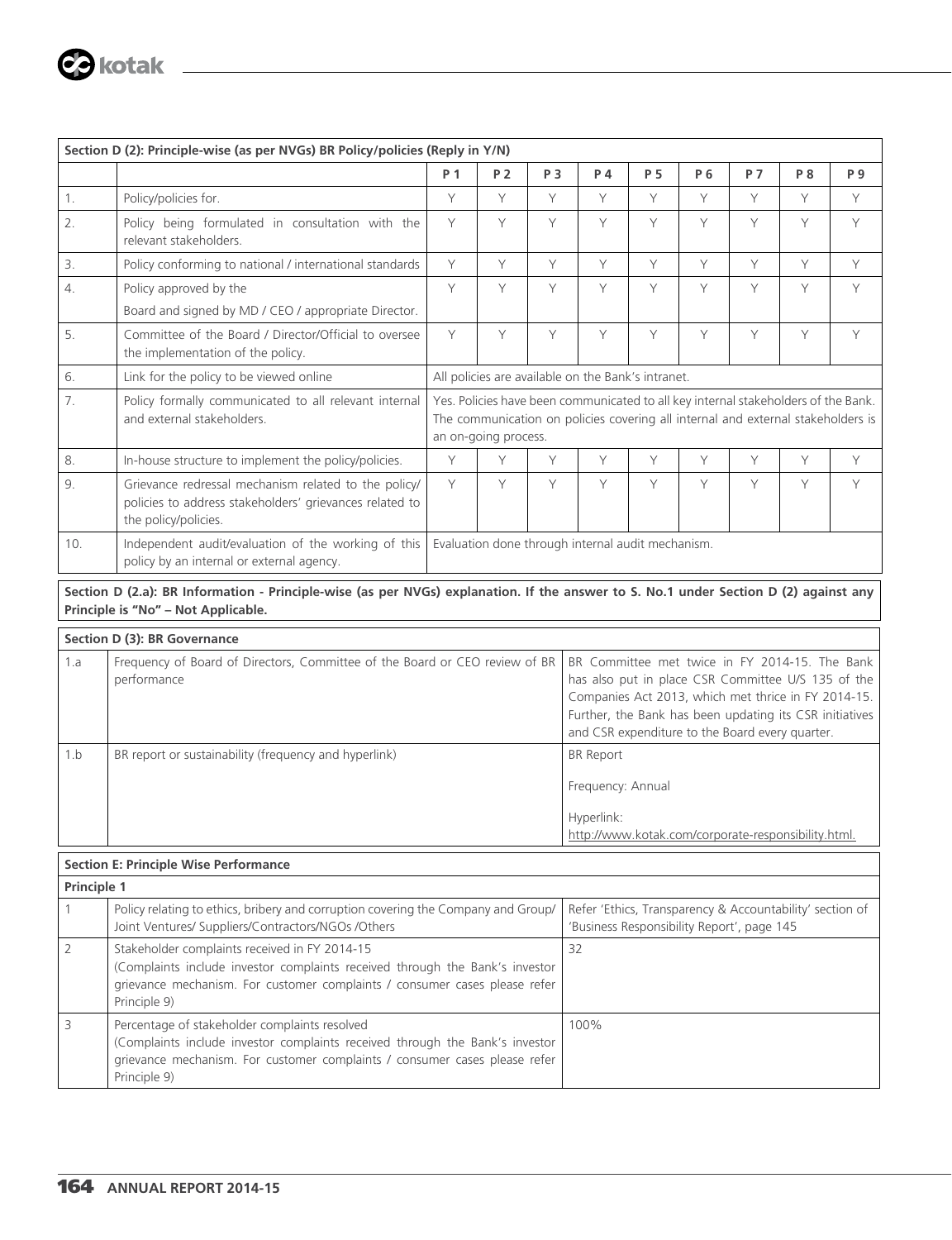| <b>Principle 2</b> |                                                                                                                                                                                                                                                                                                                                                 |                                                                                                                                                                                                                                                                                                                                           |
|--------------------|-------------------------------------------------------------------------------------------------------------------------------------------------------------------------------------------------------------------------------------------------------------------------------------------------------------------------------------------------|-------------------------------------------------------------------------------------------------------------------------------------------------------------------------------------------------------------------------------------------------------------------------------------------------------------------------------------------|
|                    | Products and services designed with social or environmental concerns, risks and/<br>or opportunities incorporate<br>Up to three products or services                                                                                                                                                                                            | Basic Savings Bank Deposits Accounts<br>1.<br>2.<br>Agri business banking products<br>Tractor financing<br>3.<br>Additionally refer 'Towards Value Creation' section<br>of the 'Business Responsibility Report' for the Bank's<br>products designed with social concerns, risks and / or<br>opportunities (Financial Inclusion), page 146 |
| $\overline{2}$     | Reduction with respect to resource use (energy, water, raw material etc.)<br>i.<br>per unit of product during sourcing/production/ distribution achieved since<br>the previous year throughout the value chain (optional)<br>Reduction during usage by customers (energy, water) has been achieved<br>ii.<br>since the previous year (optional) | N.A.                                                                                                                                                                                                                                                                                                                                      |
| 3                  | Procedures for sustainable sourcing (including transportation)                                                                                                                                                                                                                                                                                  | N.A.                                                                                                                                                                                                                                                                                                                                      |
| $\overline{4}$     | Procurement of goods and services from local & small producers, including local<br>communities                                                                                                                                                                                                                                                  | Bank does not procure any goods for processing.<br>Manpower services for offices and branches are<br>generally hired from local agencies, Bank website,<br>job-portals, internal movements, walk-ins, or through<br>references.                                                                                                           |
| 5                  | Mechanism to recycle products and waste                                                                                                                                                                                                                                                                                                         | Refer 'Reducing the Ecological Footprint' section of the<br>'Business Responsibility Report', page 150                                                                                                                                                                                                                                    |
| Principle 3        |                                                                                                                                                                                                                                                                                                                                                 |                                                                                                                                                                                                                                                                                                                                           |
|                    | Total number of employees (as at 31.03.2015)                                                                                                                                                                                                                                                                                                    | 18,335 (Bank Standalone)                                                                                                                                                                                                                                                                                                                  |
| $\overline{2}$     | Total number of employees hired on temporary/contractual/casual basis (as at<br>31.03.2015)                                                                                                                                                                                                                                                     | 5,673 (Bank Standalone)                                                                                                                                                                                                                                                                                                                   |
| 3                  | Total number of permanent women employees (as at 31.03.2015)                                                                                                                                                                                                                                                                                    | 3.398 (Bank Standalone)                                                                                                                                                                                                                                                                                                                   |
| $\sqrt{4}$         | Total number of permanent employees with disabilities (as at 31.03.2015)                                                                                                                                                                                                                                                                        | 9 (Bank Standalone)                                                                                                                                                                                                                                                                                                                       |
| 5                  | Employee association recognised by management                                                                                                                                                                                                                                                                                                   | Through employee engagement mechanism, the Bank<br>directly engages with all employees on various aspects<br>of employee well-being. For more details, please refer<br>'Investing in Employee Welfare' section of the 'Business<br>Responsibility Report', page 148                                                                       |
| 6                  | Percentage of permanent employees part of employee association                                                                                                                                                                                                                                                                                  | N.A.                                                                                                                                                                                                                                                                                                                                      |
| 7.1                | Child labour/forced labour/involuntary labour complaints filed (pending)                                                                                                                                                                                                                                                                        | Nil                                                                                                                                                                                                                                                                                                                                       |
| 7.2                | Sexual harassments complaints filed                                                                                                                                                                                                                                                                                                             | 5 (Bank Standalone)                                                                                                                                                                                                                                                                                                                       |
| 7.3                | Discriminatory employment complaints filed                                                                                                                                                                                                                                                                                                      | Nil                                                                                                                                                                                                                                                                                                                                       |
| 8.1                | Percentage of employees covered with safety & skill up-gradation training<br>(permanent employees)                                                                                                                                                                                                                                              | KMBL provides training to its employees and contract<br>staff on safety and skill upgradation. Please refer<br>'Investing in Employee Welfare' section of the 'Business'<br>Responsibility Report', page 148                                                                                                                              |
| 8.2                | Percentage of employees covered with safety & skill up-gradation training<br>(permanent women employees)                                                                                                                                                                                                                                        | KMBL provides training to its employees and contract<br>staff on safety and skill upgradation.Please refer<br>'Investing in Employee Welfare' section of the 'Business'<br>Responsibility Report', page 148                                                                                                                               |
| 8.3                | Percentage of employees covered with safety & skill up--gradation training<br>(Casual/Temporary/Contractual)                                                                                                                                                                                                                                    | KMBL provides training to its employees and contract<br>staff on safety and skill upgradation. Please refer<br>'Investing in Employee Welfare' section of the 'Business'<br>Responsibility Report', page 148                                                                                                                              |
| 8.4                | Percentage of employees covered with safety & skill up-gradation training<br>(Employees with disabilities)                                                                                                                                                                                                                                      | KMBL provides training to its employees and contract<br>staff on safety and skill upgradation. Please refer<br>'Investing in Employee Welfare' section of the 'Business<br>Responsibility Report', page 148                                                                                                                               |
| Principle 4        |                                                                                                                                                                                                                                                                                                                                                 |                                                                                                                                                                                                                                                                                                                                           |
| 1                  | Mapping of internal and external stakeholders                                                                                                                                                                                                                                                                                                   | Yes. Refer 'Connecting with those who Matter' section<br>of 'Business Responsibility Report', page 149                                                                                                                                                                                                                                    |
| 2                  | Identification of the disadvantaged, vulnerable & marginalised stakeholders.                                                                                                                                                                                                                                                                    | Refer 'Connecting with those who Matter' section of<br>'Business Responsibility Report', page 149                                                                                                                                                                                                                                         |